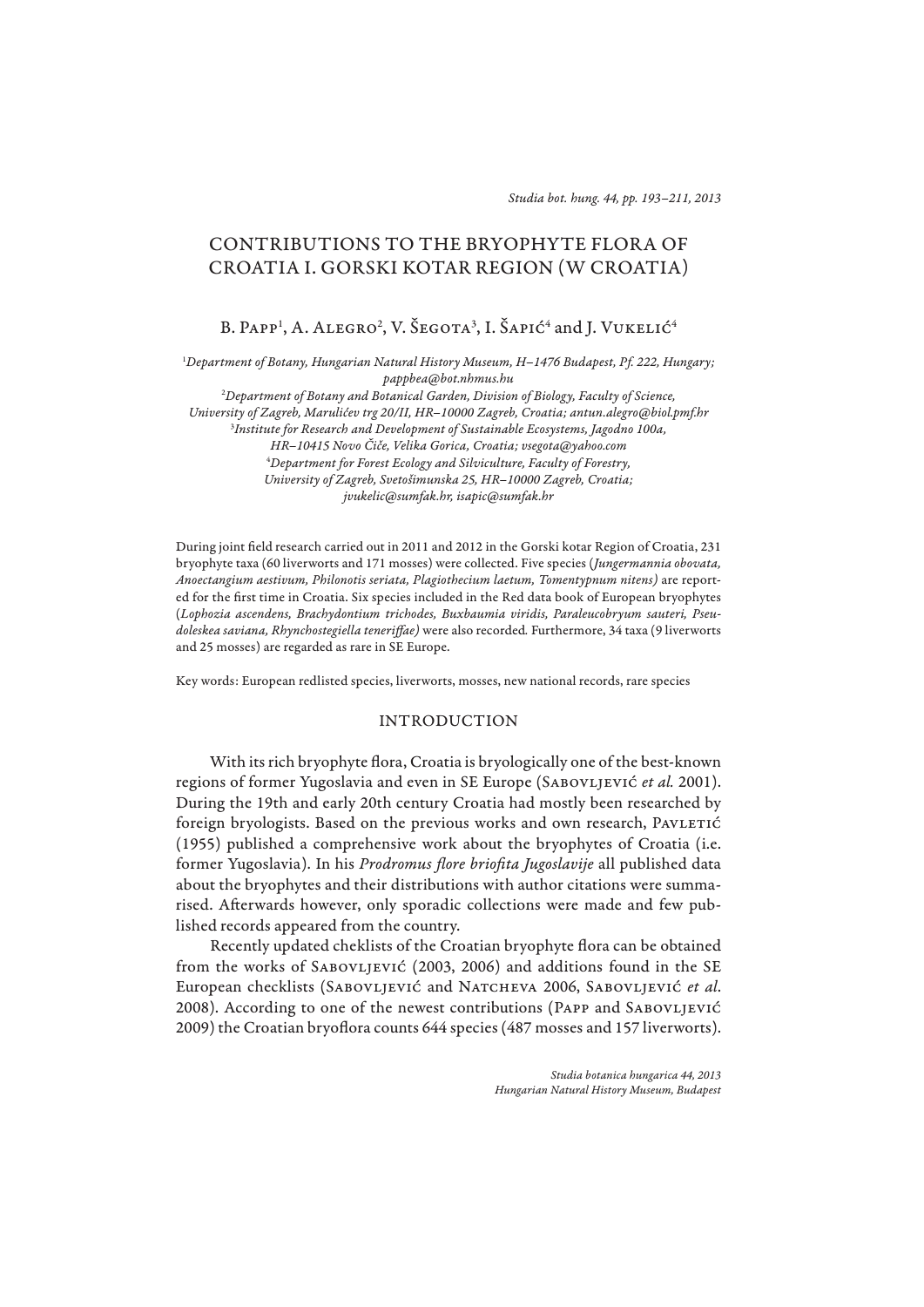Very recently, two new species were reported (Modrić Surina *et al*. 2012, Alegro *et al*. 2012). In the present paper a detailed list of bryophytes collected in the Gorski kotar Region in 2011 and 2012 is provided with remarks on species new for the Croatian bryophyte flora, and also on rare and threatened species.

## MATERIAL AND METHODS

The collecting trips were made in July 2011 and in July 2012 into the investigated area shown in Figure 1. All main habitat types, such as stream valleys, gorges, forests and meadows were explored, and bryophytes collected from different substrates (soil, exposed and shady rocks, tree bark, and decaying wood).

The specimens have been shared between the participating parties and are preserved in the Herbarium of the Hungarian Natural History Museum, Budapest  $(BP)$  and the Herbarium Croaticum of University of Zagreb (ZA). The nomenclature follows Grolle and Long (2000) for liverworts and Hill *et al*. (2006) for mosses. New floristic results for the country are given according to the checklists of SE Europe and Mediterran (Sabovljević and Natcheva 2006, Sabovljević *et al*. 2008, Ros *et al*. 2007) updated with some records included in Degen (1938) and Düll *et al.* (1999), and new records published in PAPP and SABOVLJEVIĆ (2009).

### Study area

Gorski kotar, literally "Mountain region" is a roughly 40 km long karst plateau in the West of Croatia, situated between the Adriatic Sea and the peri-Panonnian lowland (Fig. 1). Elongated mountain ranges (*e.g.* Snježnik 1,506 m, Risnjak 1,528 m, Bjelolasica 1,533 m) raise from its massif with the mean elevation of 700–800 m. Precipitation is high, regularly over 2000 mm yearly, with a maximum of 3,600 mm on the Risnjak peak. Despite of the amount of precipitation, watercourses are very scarce due to the porous karst bedrock, leading most of the water into the karstic system. Yearly temperature mean is around 7 °C, with maximum in July and minimum in January. Geologically, the whole area is rather homogenously built up of Mesozoic carbonates and dolomites. Ecologically very important are the relatively small outcrops of siliceous rocks enabling the development of acidophilous forest types. The general landscape of the Gorski kotar Region is mainly a mosaic of forests and grasslands; over 55% of the area is covered with extensive, natural and old-growth forests. The main forest tree is beech (*Fagus sylvatica*), which forms various communities depending on elevation, exposure, relief and bedrock. The most widespread forest community is composed of beech (Fagus sylvatica) and fir (Abies alba) recorded as ass. Omphalodo-*Fagetum*. Also, patches of spruce-fir forests (of *Picea abies* and *Abies alba*) con-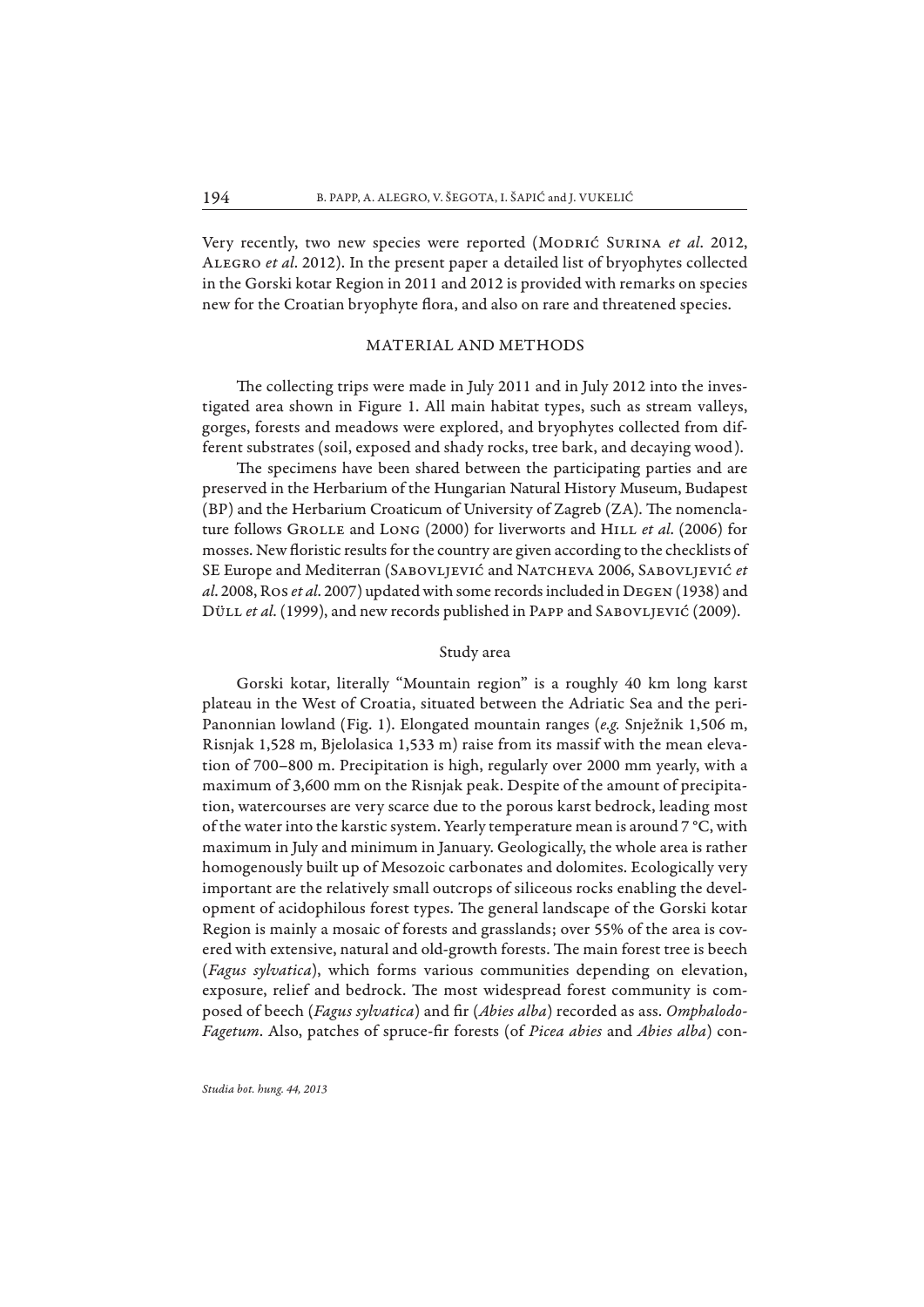tribute to the landscape and biological diversity, as well as thermophilous forests with *Ostrya carpinifolia* and *Fraxinus ornus* mainly in lower elevations.

The core mountain area of Gorski kotar is protected as National Park "Risnjak". The Park covers 6,350 ha with the Snježnik and Risnjak as its highest peaks, characterised by high diversity of forest communities and subalpine grasslands.

## Collecting sites

- 1. Croatia, Gorski kotar Region, Golubinjak forest (protected as Park Forest) near Lokve village, *Omphalodo vernae-Fagetum,* 45° 21' 25.0" N, 14° 45' 53.8" E, 740 m, 20.VII.2011.
- 2. Croatia, Gorski kotar Region, foot of Mt Bjelolasica at Jasenak, *Bazzanio*-*Piceetum,* 45° 14' 23.7" N, 15° 01' 49.8" E, 640 m, 21.VII.2011.



**Fig. 1.** Location of the study area.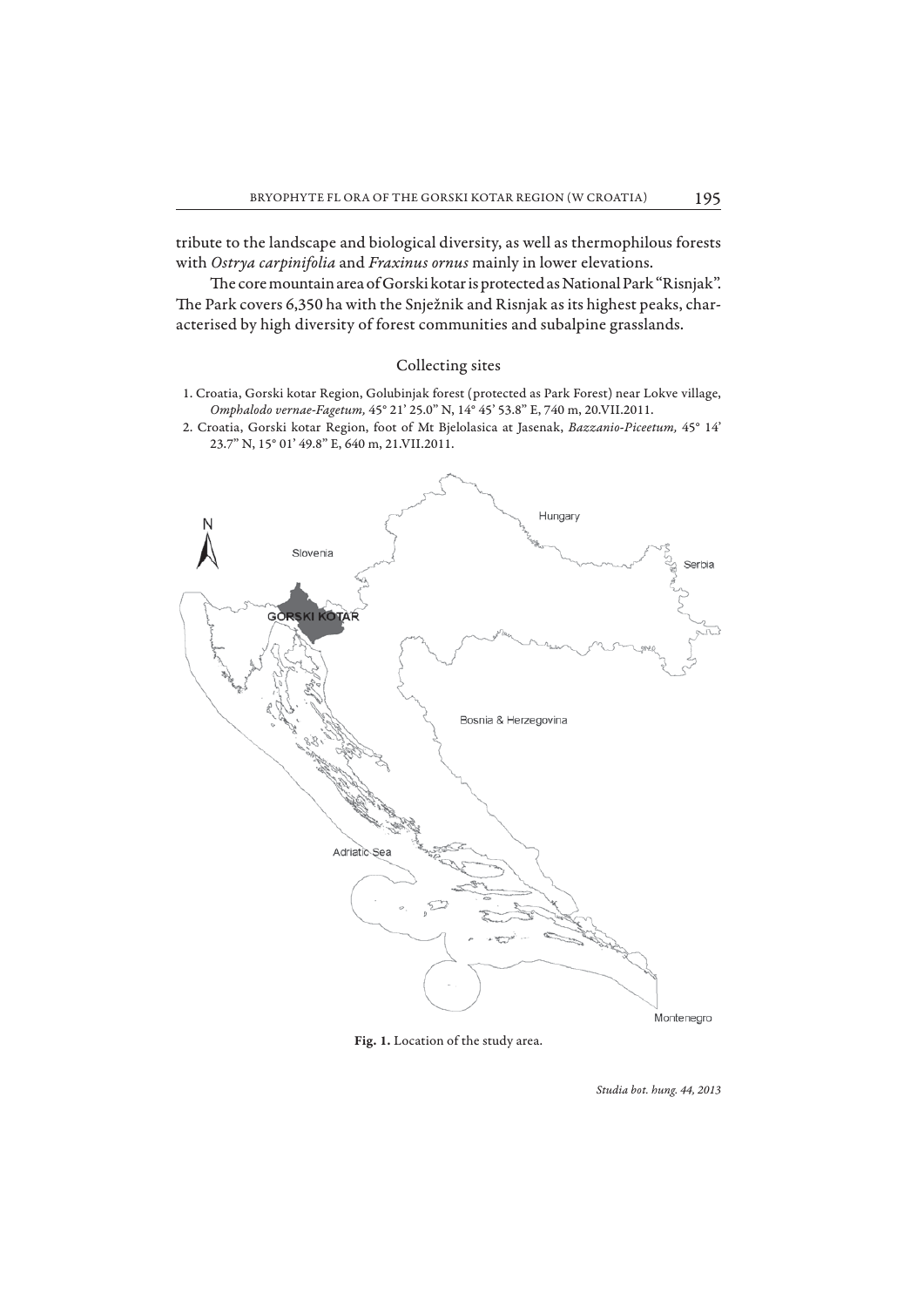- 3. Croatia, Gorski kotar Region, *Tilia* trees in town Delnice, 45° 23' 42.5" N, 14° 48' 01.4" E, 715 m, 22.VII.2011.
- 4. Croatia, Gorski kotar Region, at Crni lug village, 45° 25' 14.2" N, 14° 42' 55.5" E, 690 m, 22.VII.2011.
- 5. Croatia, Gorski kotar Region, Čabar village, canyon of Čabranka river, 45° 36' 02.0" N, 14° 38' 32.4" E, 610 m, 22.VII.2011.
- 6. Croatia, Gorski kotar Region, Lividraga at Gerovo village, *Aremonio-Piceetum abietis,* 45° 28' 43.4" N, 14° 35' 16.5" E, 955 m, 22.VII.2011.
- 7. Croatia, Gorski kotar Region, Zalesina village, *Blechno-Abietetum* at the house of forestry, 45° 22' 57.9" N, 14° 52' 20.5" E, 800 m, 24.VII.2011.
- 8. Croatia, Gorski kotar Region, Čogrljevo jezero at town Moravice, 45° 24' 33.5" N, 15° 01' 09.8" E, 430 m, 20.VII.2012.
- 9. Croatia, Gorski kotar Region, Mt Kapela, Samarske stijene, 45° 13' 58.5" N, 14° 56' 40.9" E, 1,200 m, 21.VII.2012.
- 10. Croatia, Gorski kotar Region, Leska at Crni lug village, 45° 25' 09.4" N, 14° 40' 35.1" E, 690 m, 22.VII.2012.
- 11. Croatia, Gorski kotar Region, Mrzla vodica village, 45° 22' 35.0" N, 14° 40' 35.2" E, 770 m, 22.VII.2012.

#### RESULTS

231 bryophytes (60 liverworts and 171 mosses) were collected in the Gorski kotar Region. Of the full collection 17 taxa (3 liverworts and 14 mosses) proved to be new to Croatia, of which 12 were published recently (Papp *et al.* 2013) (marked with  $+$ ), and five are reported here for the first time (marked with  $++$ ). The occurrence of 27 liverworts having only very old records according to Ros et *al.* (2007) (marked with \*) has been confirmed in the country.

#### Hepaticae

*Apometzgeria pubescens* (Schrank) Kuwah. – 9: limestone rock and bark of *Acer pseudoplatanus*

\**Bazzania trilobata* (L.) Gray – 1, 7: soil; 2: soil and decaying wood; 6: limestone rock; 10: decaying wood

*Blepharostoma trichophyllum* (L.) Dumort. – 1, 9: decaying wood; 2: bark of *Abies*

\**Calypogeia azurea* Stotler et Crotz – 7, 10: soil

Calypogeia fissa (L.) Raddi - 2: soil; 11: soil along a rivulet

+*Calypogeia muelleriana* (Schiffn.) Müll. Frib. - 1, 2, 9: decaying wood

\**Calypogeia suecica* (Arnell et J. Perss.) Müll. Frib. – 1, 2, 9: decaying wood

*Cephalozia bicuspidata* (L.) Dumort. – 1, 9: decaying wood; 2: soil

*Cephalozia catenulata* (Huebener) Lindb. – 1, 2, 6, 7, 9, 10: decaying wood

\**Chiloscyphus pallescens* (Ehrh. ex Hoffm.) Dumort. – 2: along a stream; 5, 8: limestone rock; 11: wet meadow

\**Chiloscyphus polyanthus* (L.) Corda – 10: schistose rock in a stream

*Cololejeunea calcarea* (Lib.) Schiffn. - 1, 5, 8, 9: limestone rock

*Cololejeunea rosettiana* (C. Massal.) Schiffn. - 1, 9: limestone rock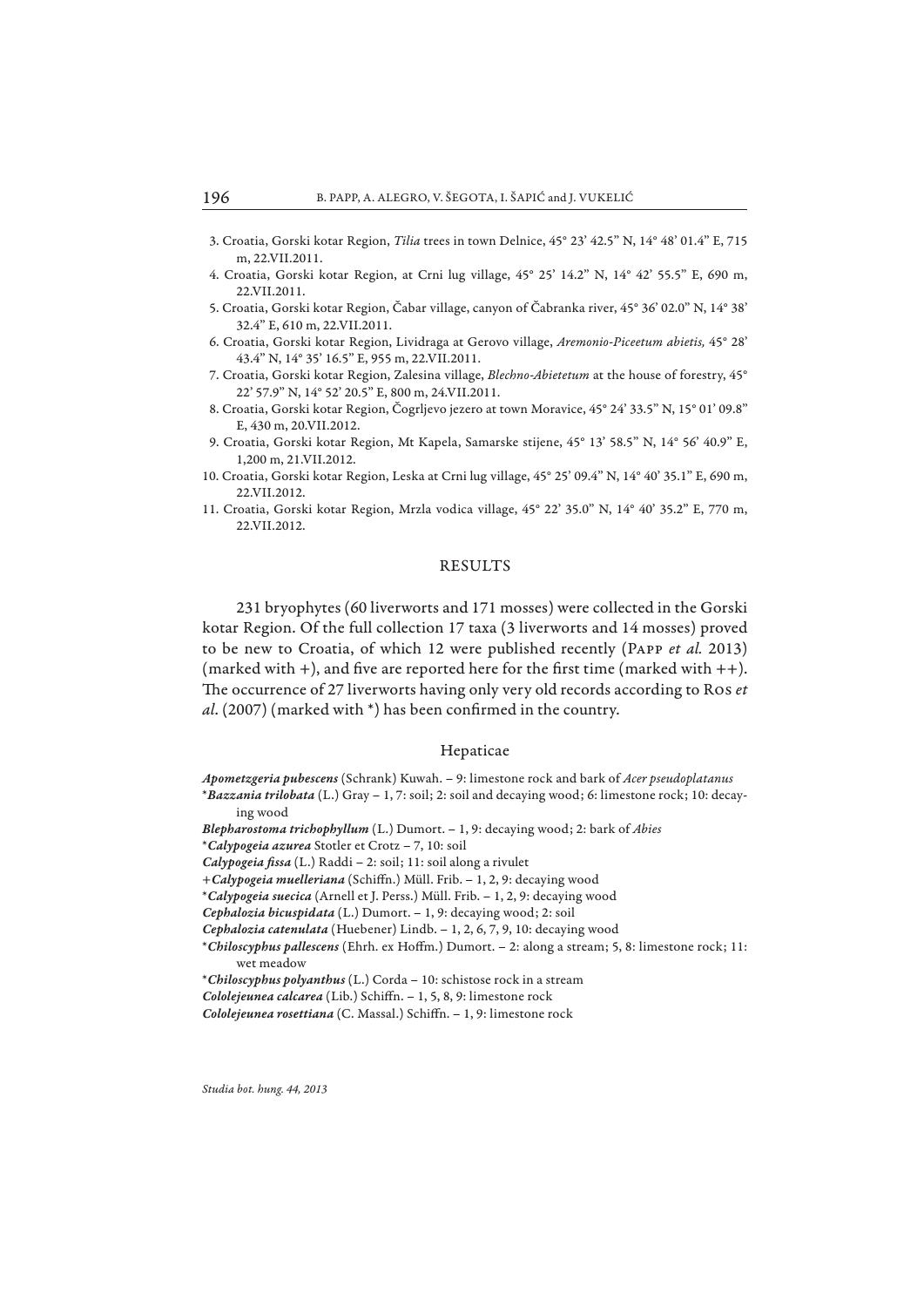*Conocephalum conicum* (L.) Dumort. – 2: along a stream; 8: limestone rock at the lake; 10: schis-

- tose rock in a stream +*Conocephalum salebrosum* Szweykowski, Buczkowska et Odrzykoski – 1, 5, 6, 9, 10: limestone rock \**Diplophyllum albicans* (L.) Dumort. – 7: soil *Frullania dilatata* (L.) Dumort. – 1: bark of *Aesculus hippocastanum*; 4, 7: bark of *Fagus Frullania tamarisci* (L.) Dumort. – 2: bark of *Abies* \**Harpanthus scutatus* (F. Weber et D. Mohr) Spruce – 6, 9: decaying wood *Jungermannia atrovirens* Dumort. – 1, 5, 8, 9: limestone rock; 10: concrete wall of a canal and schistose rock in a stream \**Jungermannia leiantha* Grolle – 1, 6, 9: decaying wood; 7: soil *++Jungermannia obovata* Nees – 8: soil among limestone rocks at the lake *Leiocolea collaris* (Nees) Schljakov – 1, 5, 6, 8, 9: limestone rock; 10: limestone rock and schistose
- *Lejeunea cavifolia* (Ehrh.) Lindb. 1: limestone rock and bark of *Picea;* 5: bark of *Fagus*; 8: limestone rock at the lake

*Lepidozia reptans* (L.) Dumort. – 1, 2, 6, 7, 9, 10: decaying wood

- *Lophocolea bidentata* (L.) Dumort. 2: soil; 8: limestone rock at the lake
- *Lophocolea heterophylla* (Schrad.) Dumort. 1, 2, 9: decaying wood
- \**Lophocolea minor* Nees 8: soil among limestone rocks

rock in stream

- \**Lophozia ascendens* (Warnst.) R. M. Schust. 9: decaying wood
- \**Lophozia incisa* (Schrad.) Dumort. 9: decaying wood
- \**Lophozia ventricosa* (Dicks) Dumort. 9: soil among limestone rocks
- *Marchantia polymorpha* L. subsp. *polymorpha* 8: limestone rock at the lake
- \**Marchantia polymorpha* L. subsp. *montivagans* Bisch. et Boisselier 8: limestone rock at the lake \**Metzgeria conjugata* Lindb. – 1, 5, 6, 8, 9: limestone rock; 7: decaying wood

- *Metzgeria furcata* (L.) Dumort. 1: bark of *Aesculus hippocastanum* and *Picea*; 2: decaying wood; 7, 10: bark of *Fagus*; 9: limestone rock and decaying wood
- \**Mylia taylori* (Hook.) Gray 6: limestone rock and decaying wood; 9: decaying wood
- \**Nowellia curvifolia* (Dicks.) Mitt. 1, 2, 6, 7, 9, 10: decaying wood
- \**Odontoschisma denudatum* (Mart.) Dumort. 1, 2, 6: decaying wood
- *Pedinophyllum interruptum* (Nees) Kaal. 1, 6, 8, 9: limestone rock; 5: at the stream; 10: schistose rock in a stream
- *Pellia endiviifolia* (Dicks.) Dumort. 1, 5, 8: limestone rock
- \**Pellia epiphylla* (L.) Corda 1: soil and limestone rock; 2: soil in forest and along a stream; 7: soil; 11: soil along a rivulet
- \**Pellia neesiana* (Gottsche) Limpr. 10: wet meadow
- *Plagiochila asplenioides* (L.) Dumort. 1, 6: limestone rock
- *Plagiochila porelloides* (Torrey ex Nees) Lindenb. 1, 5, 8, 9: limestone rock; 5: bark of *Fagus*; 9: decaying wood
- *Porella arboris-vitae* (With.) Grolle 1, 8, 9: limestone rock
- Porella baueri (Schiffn.) C. E. O. Jensen 1: limestone rock; 3: bark of *Tilia*
- *Porella cordaeana* (Huebener) Mohr 9: limestone rock
- *Porella platyphylla* (L.) Pfeiff . 5: limestone rock in thermophilous forest; 10: bark of *Acer pseudoplatanus*
- *Preissia quadrata* (Scop.) Nees 5: at the stream; 9: limestone rock
- *Radula complanata* (L.) Dumort. 1, 9: limestone rock; 7: bark of *Fagus*
- \**Riccardia latifrons* (Lindb.) Lindb. 1, 6: decaying wood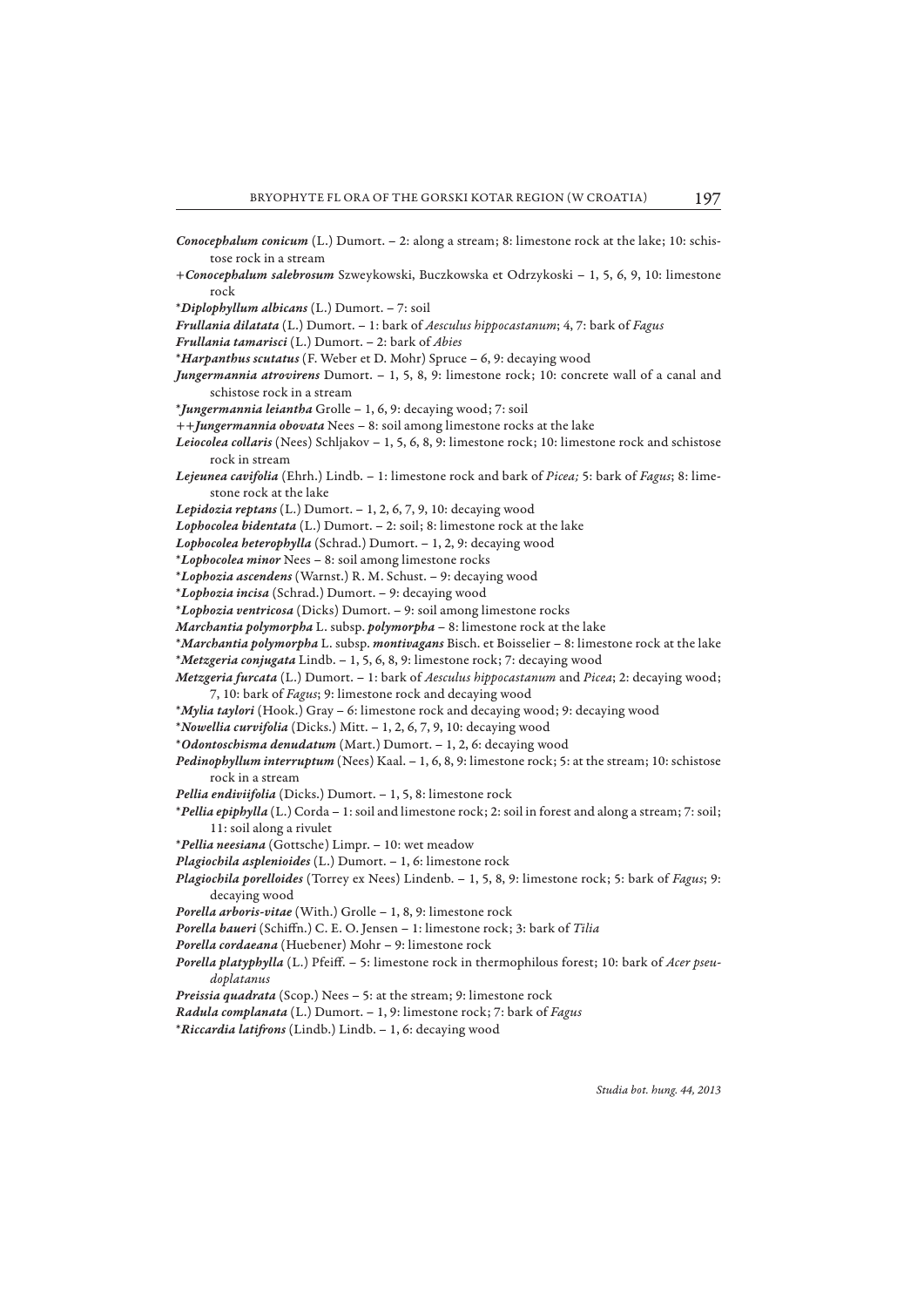*Riccardia multifida* (L.) Gray - 1: soil; 11: soil along a rivulet

\**Riccardia palmata* (Hedw.) Carruth. – 1, 2, 7, 9: decaying wood

\**Scapania aequiloba* (Schwägr.) Dumort. – 5, 9: limestone rock *Scapania aspera* M. Bernet et Bernet – 1, 5, 6, 9: limestone rock

\**Scapania calcicola* (Arnell et J. Perss.) Ingham – 9: limestone rock

\**Scapania nemorea* (L.) Grolle – 2: soil and decaying wood

\**Scapania umbrosa* (Schrad.) Dumort. – 6, 9: decaying wood

\**Scapania undulata* (L.) Dumort. – 11: schistose rock along a rivulet

\**Tritomaria exsecta* (Schmidel) Loeske – 1, 2, 9: decaying wood

#### Musci

++*Anoectangium aestivum* (Hedw.) Mitt. – 9: limestone rock

*Anomodon attenuatus* (Hedw.) Huebener – 1, 9: limestone rock

*Anomodon longifolius* (Schleich. ex Brid.) Hartm. – 9: bark of *Acer pseudoplatanus*

*Anomodon viticulosus* (Hedw.) Hook. et Taylor – 1: limestone rock

*Antitrichia curtipendula* (Hedw.) Brid. – 9: bark of *Acer pseudoplatanus*

*Atrichum undulatum* (Hedw.) P. Beauv. – 1, 2, 7: soil; 10: wet meadow

*Barbula crocea* (Brid.) F. Weber et D. Mohr – 5, 8: limestone rock

*Barbula unguiculata* Hedw. – 5: at the stream

*Brachydontium trichodes* (F. Weber) Milde – 7: sandstone rock

*Brachythecium rivulare* Schimp. – 1: soil; 2, 5: along a stream; 8: limestone rock at the lake; 10: limestone and schistose rocks in rivulet

*Brachythecium rutabulum* (Hedw.) Schimp. – 1: limestone rock and bark of *Aesculus hippocastanum;* 7: bark of *Fagus;* 8: limestone rock; 9: limestone rock and decaying wood

*Brachythecium salebrosum* (Hoffm. ex F. Weber et D. Mohr) Schimp. - 2: decaying wood; 9: limestone rock

*Brachythecium tommasinii* (Sendtn. ex Boulay) Ignatov et Huttunen – 9: limestone rock and bark of *Acer pseudoplatanus*

*Bryoerythrophyllum recurvirostrum* (Hedw.) P. C. Chen – 5: limestone rock

*Bryum capillare* Hedw. – 1, 5, 9: limestone rock; 8: concrete

*Bryum pseudotriquetrum* (Hedw.) P. Gaertn. et al. – 10, 11: wet meadow

*Bryum rubens* Mitt. – 8: soil among limestone rocks

*Buxbaumia viridis* (Moug. ex Lam. et DC.) Brid. ex Moug. et Nestl. – 2, 7: decaying wood

*Calliergon cordifolium* (Hedw.) Kindb. – 2: along a stream; 11: wet meadow

*Calliergon giganteum* (Schimp.) Kindb. – 11: wet meadow

*Calliergonella cuspidata* (Hedw.) Loeske – 2: along a stream; 4: soil; 5: limestone rock; 10, 11: wet meadow

*Calliergonella lindbergii* (Mitt.) Hedenäs – 10: schistose rock in a stream

*Campyliadelphus chrysophyllus* (Brid.) R. S. Chopra – 5, 9: limestone rock

*+Campylium protensum* (Brid.) Kindb. – 5: limestone rock; 10: wet meadow

*Campylium stellatum* (Hedw.) Lange et C. E. O. Jensen – 9: soil among limestone rocks; 10: wet meadow and limestone rock in a rivulet

*Campylophyllum halleri* (Hedw.) M. Fleisch. – 9: limestone rock

*Ceratodon purpureus* (Hedw.) Brid. – 10: concrete wall of a canal

*Cinclidotus aquaticus* (Hedw.) Bruch et Schimp. – 5: at the stream

*Cinclidotus fontinaloides* (Hedw.) P. Beauv. – 5: at the stream; 8: limestone rock at the lake

*Cirriphyllum crassinervium* (Taylor) Loeske et M. Fleisch. – 1, 5, 9: limestone rock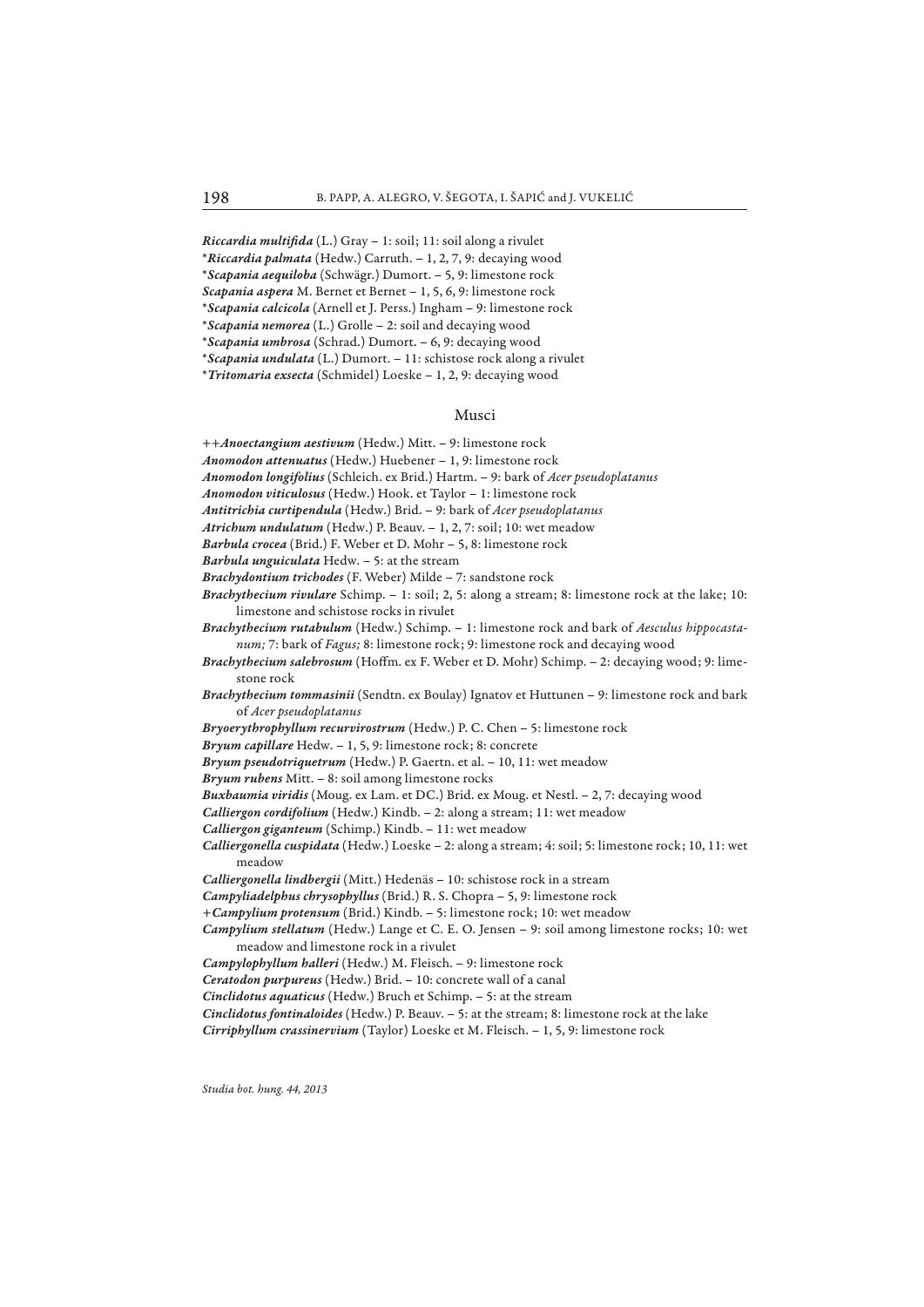*Cirriphyllum piliferum* (Hedw.) Grout – 4: soil; 10: wet meadow *Climacium dendroides* (Hedw.) F. Weber et D. Mohr – 1, 4: soil; 10: wet meadow *Cratoneuron filicinum* (Hedw.) Spruce - 5, 8: limestone rock; 10: schistose rock in a stream *Ctenidium molluscum* (Hedw.) Mitt. – 1, 5, 6, 9, 10: limestone rock; 8: concrete *Dichodontium pellucidum* (Hedw.) Schimp. – 5, 8: limestone rock; 10: concrete wall of a canal *Dicranella heteromalla* (Hedw.) Schimp. – 7, 9: soil; 10: decaying wood; 11: soil along a rivulet *Dicranella varia* (Hedw.) Schimp. – 10: soil on the bank of a canal *+Dicranodontium denudatum* (Brid.) E. Britton – 1, 2, 7: decaying wood *Dicranum scoparium* Hedw. – 1, 7, 9: decaying wood; 2: bark of *Abies*; 6, 9: limestone rock *Dicranum tauricum* Sapjegin – 9: decaying wood *Didymodon fallax* (Hedw.) R. H. Zander – 5: limestone rock *Didymodon ferrugineus* (Schimp. ex Besch.) M. O. Hill – 10: concrete wall of a canal *Didymodon rigidulus* Hedw. – 5, 9: limestone rock; 8, 10: concrete wall *Didymodon spadiceus* (Mitt.) Limpr. – 5: at the stream; 8: limestone rock at the lake; 10: concrete wall of a canal and schistose rock in a stream *Diphyscium foliosum* (Hedw.) D. Mohr – 7: soil *Distichium capillaceum* (Hedw.) Bruch et Schimp. – 9: limestone rock *Ditrichum flexicaule* (Schwägr.) Hampe – 5: limestone rock in thermophilous forest; 9: limestone rock *Ditrichum gracile* (Mitt.) Kuntze – 5, 9: limestone rock *Ditrichum heteromallum* (Hedw.) E. Britton – 2: soil *Ditrichum pusillum* (Hedw.) Hampe – 7: soil *Encalypta streptocarpa* Hedw. – 5, 6: limestone rock; 8: concrete wall; 10: schistose rock at a stream *Entodon concinnus* (De Not.) Paris – 4: limestone rock *Eurhynchium angustirete* (Broth.) T. J. Kop. – 1, 6, 9: limestone rock; 2: decaying wood; 7: soil *Eurhynchium striatum* (Hedw.) Schimp. – 1: limestone rock *Fissidens adianthoides* Hedw. – 2: along a stream; 10: wet meadow *Fissidens bryoides* Hedw. – 8: soil among rocks *Fissidens dubius* P. Beauv. – 1, 5, 6, 8, 9, 10: limestone rock; 10: limestone rock in a rivulet *Fissidens gracilifolius* Brugg.-Nann. et Nyholm – 1: limestone rock *Fissidens pusillus* (Wilson) Milde – 5: at the stream; 8: limestone rock at the lake; 10: schistose rock in a stream *Fissidens taxifolius* Hedw. – 1, 6: soil; 2: along a stream; 10: schistose rock at a stream *Fontinalis antipyretica* Hedw. – 2: along a stream *Grimmia pulvinata* (Hedw.) Sm. – 4: limestone rock; 8: concrete *Gymnostomum calcareum* Nees et Hornsch. – 1, 5, 8, 9: limestone rock *Herzogiella seligeri* (Brid.) Z. Iwats. – 1, 2, 6, 7, 10: decaying wood *Homalothecium sericeum* (Hedw.) Schimp. – 1: bark of *Aesculus hippocastanum;* 5: limestone rock in thermophilous forest; 9: limestone rock; 10: bark of *Acer pseudoplatanus Hookeria lucens* (Hedw.) Sm. – 1, 4, 10: soil; 7, 11: at a rivulet *Hygrohypnum luridum* (Hedw.) Jenn. – 1, 8, 9: limestone rock; 5: at the stream; 10: concrete wall of a canal; 10: limestone rock in a rivulet *Hylocomium splendens* (Hedw.) Schimp. – 1: soil; 9: limestone rock *Hymenostylium recurvirostrum* (Hedw.) Dixon – 1: limestone rock *Hypnum cupressiforme* Hedw. – 1: bark of *Aesculus hippocastanum* and decaying wood; 2: bark of *Abies* and decaying wood; 3: bark of *Tilia*; 7: soil, bark of *Fagus* and decaying wood; 8: limestone rock at the lake; 9: decaying wood *Hypnum jutlandicum* Holmen et E. Warncke – 2: soil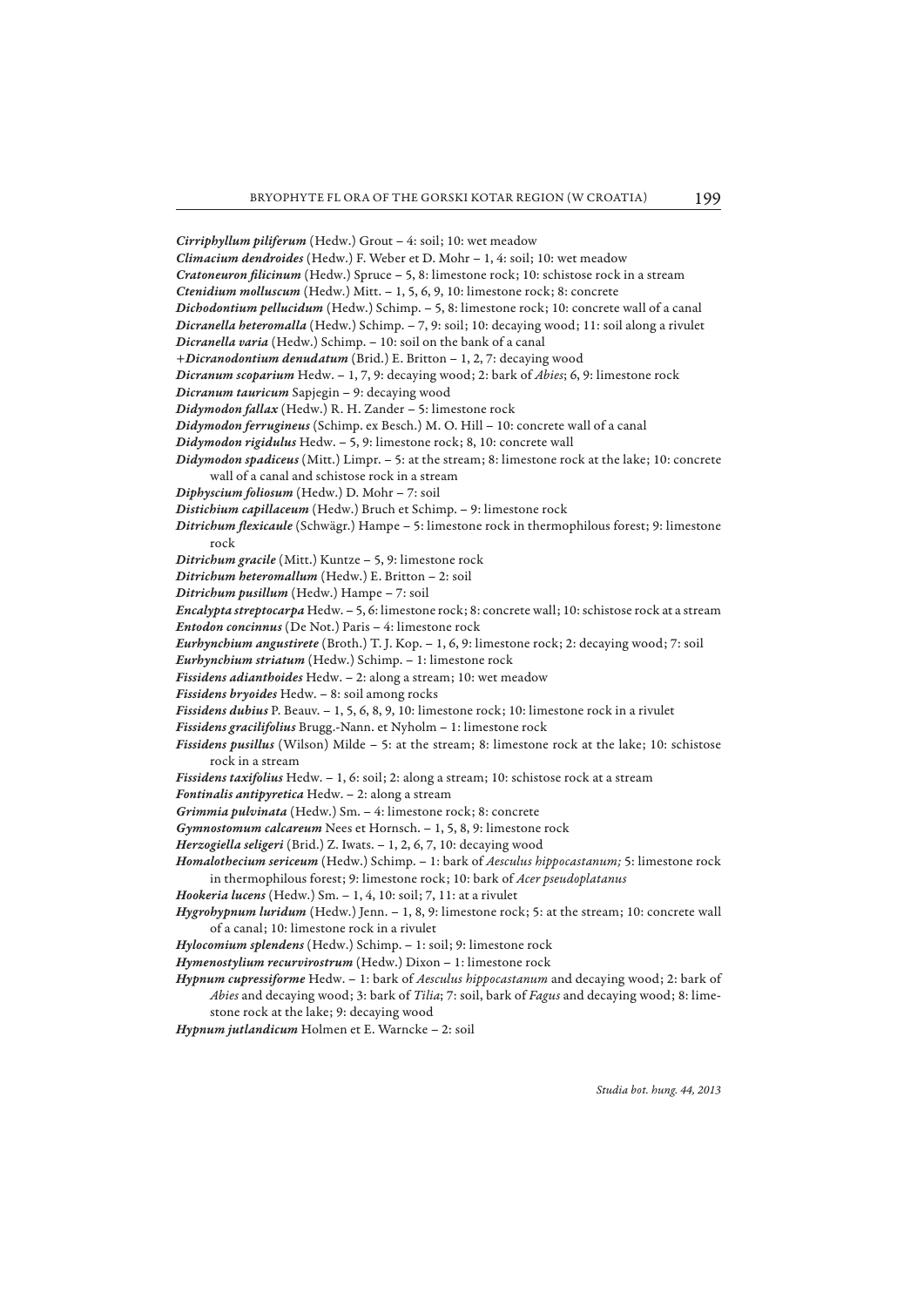*Isopterygiopsis pulchella* (Hedw.) Z. Iwats. – 8: limestone rock

- *Isothecium alopecuroides* (Lam. ex Dubois) Isov. 1, 6: limestone rock; 2: bark of *Abies*; 7: bark of *Fagus*; 9: limestone rock and decaying wood; 10: decaying wood
- *Isothecium myosuroides* Brid. 1: limestone rock and decaying wood; 2: bark of *Abies* and decaying wood; 7: soil and decaying wood; 9: limestone rock and decaying wood; 10: bark of *Fagus*
- *Leucobryum glaucum* (Hedw.) Ångstr. 1, 7: decaying wood; 2 soil
- *Leucobryum juniperoideum* (Brid.) Müll. Hal. 2: decaying wood; 7: soil
- *Leucodon sciuroides* (Hedw.) Schwägr. 1: bark of *Aesculus hippocastanum;* 10: bark of *Acer pseudoplatanus*
- *Mnium marginatum* (Dicks.) P. Beauv. 1, 6: limestone rock; 5: at the stream
- *+Mnium spinosum* (Voit) Schwägr. 9: decaying wood
- *Mnium stellare* Hedw. 8: limestone rock
- *Mnium thomsonii* Schimp. 1, 6, 8, 9: limestone rock; 5: at the stream
- *Myurella julacea* (Schwägr.) Schimp. 9: limestone rock
- *Neckera complanata* (Hedw.) Huebener 1, 6, 8, 9: limestone rock; 10: bark of *Acer pseudoplatanus Neckera crispa* Hedw. – 1, 5, 8, 9: limestone rock
- *Neckera pumila* Hedw. 1: bark of *Aesculus hippocastanum;* 4, 7: bark of *Fagus*
- *Orthothecium intricatum* (Hartm.) Schimp. 5: limestone rock
- *Orthothecium rufescens* (Dicks. ex Brid.) Schimp. 1, 5, 8, 9: limestone rock
- Orthotrichum affine Schrad. ex Brid. 3: bark of *Tilia*; 4: bark of *Fagus*
- *Orthotrichum anomalum* Hedw. 4: limestone rock
- Orthotrichum cupulatum Hoffm. ex Brid. 1: limestone rock; 5: limestone rock in thermophilous forest; 10: concrete wall of a canal
- *Orthotrichum lyellii* Hook. et Taylor 1: bark of *Aesculus hippocastanum;* 3: bark of *Tilia*; 4, 7: bark of *Fagus*
- *Orthotrichum obtusifolium* Brid. 3: bark of *Tilia*
- *Orthotrichum pallens* Bruch ex Brid. 3: bark of *Tilia*
- *Orthotrichum pumilum* Sw. ex anon 3: bark of *Tilia*
- *Orthotrichum speciosum* Nees 3: bark of *Tilia*; 4: bark of *Fagus*
- *Orthotrichum stramineum* Hornsch. ex Brid. 1: bark of *Aesculus hippocastanum;* 4: bark of *Fagus*
- *Orthotrichum striatum* Hedw. 4: bark of *Fagus*
- *Oxyrrhynchium hians* (Hedw.) Loeske 1, 5: limestone rock; 10: schistose rock in a stream
- *Oxyrrhynchium schleicheri* (R. Hedw.) Röll 1: soil
- *+Oxystegus tenuirostris* (Hook. et Taylor) A. J. E. Sm. 1: limestone rock
- *Palustriella commutata* (Hedw.) Ochyra 1, 5: limestone rock; 10: limestone and schistose rocks in a stream
- *Palustriella falcata* (Brid.) Hedenäs 10: wet meadow
- *Paraleucobryum longifolium* (Hedw.) Loeske 9: bark of *Fagus*
- *Paraleucobryum sauteri* (Bruch et Schimp.) Loeske 9: decaying wood
- *++Philonotis seriata* Mitt. 10: wet meadow
- *Plagiobryum zierii* (Hedw.) Lindb. 1, 5, 9: limestone rock
- *Plagiomnium affine* (Blandow ex Funck) T. J. Kop. 1, 2: decaying wood; 8, 9: limestone rock; 10, 11: wet meadow
- *Plagiomnium cuspidatum* (Hedw.) T. J. Kop. 4: soil
- *Plagiomnium rostratum* (Schrad.) T. J. Kop. 6, 8: limestone rock
- *Plagiomnium undulatum* (Hedw.) T. J. Kop. 1: bark of *Aesculus hippocastanum*; 2, 7: soil; 8: limestone rock at the lake; 10: limestone rock in a rivulet
- *Plagiopus oederianus* (Sw.) H. A. Crum et L. E. Anderson 1, 9: limestone rock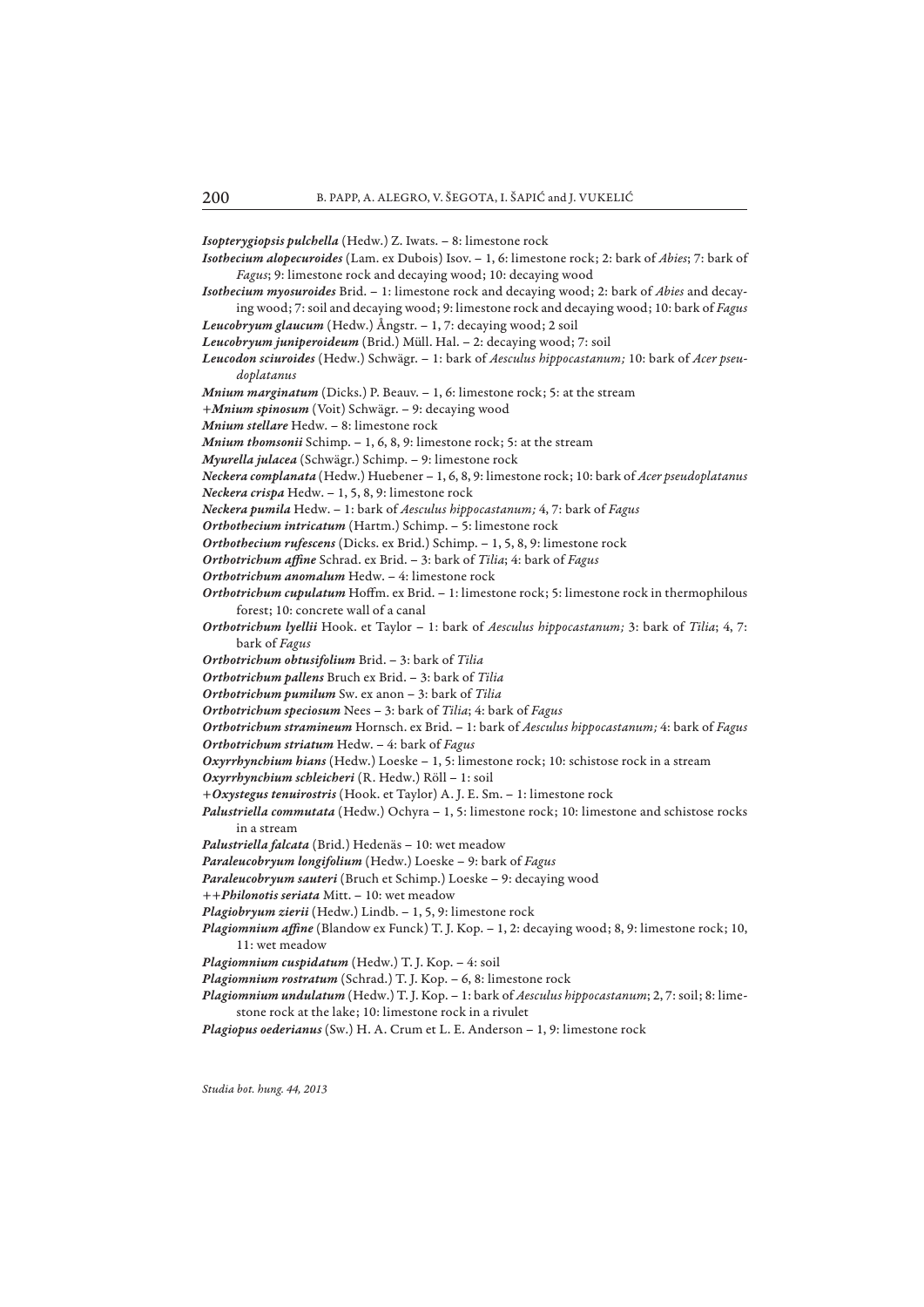*Plagiothecium cavifolium* (Brid.) Z. Iwats. – 1: decaying wood

- *+Plagiothecium curvifolium* Schlieph. ex Limpr. 2: soil and decaying wood; 6: limestone rock and decaying wood; 10: bark of *Fagus*
- *Plagiothecium denticulatum* (Hedw.) Schimp. 5: bark of *Fagus*
- *++Plagiothecium laetum* Schimp. 9: limestone rock
- *+Plagiothecium platyphyllum* Mönk. 1: decaying wood; 2: soil and along a stream; 8: limestone rock at the lake
- *Plagiothecium undulatum* (Hedw.) Schimp. 1, 2, 7, 10: soil
- *Plasteurhynchium striatulum* (Spruce) M. Fleisch. 1, 8, 9: limestone rock; 10: limestone rock in a rivulet
- *Platydictya jungermannioides* (Brid.) H. A. Crum 5: limestone rock
- *Platyhypnidium riparioides* (Hedw.) Dixon 5: at the stream; 8: limestone rock at the lake; 10: schistose rock in a stream
- *Pleurozium schreberi* (Willd. ex Brid.) Mitt. 10: soil along a rivulet
- *Pogonatum aloides* (Hedw.) P. Beauv. 9: soil
- *Pogonatum urnigerum* (Hedw.) P. Beauv. 2, 7: soil
- *Pohlia cruda* (Hedw.) Lindb. 9: limestone rock
- *Pohlia melanodon* (Brid.) A. J. Shaw 2, 5: along a stream; 10: soil on the bank of a canal
- *Pohlia wahlenbergii* (F. Weber et D. Mohr) A. L. Andrews 1: limestone rock
- *Polytrichastrum formosum* (Hedw.) G. L. Sm. 1, 6, 9: limestone rock; 2, 7: soil; 10: soil along a rivulet
- *Polytrichum commune* Hedw. 2: along a stream; 10: wet meadow
- *Pseudoleskea incurvata* (Hedw.) Loeske 9: limestone rock
- *Pseudoleskea saviana* (De Not.) Latzel 9: decaying wood
- *Pseudoleskeella catenulata* (Brid. ex Schrad.) Kindb. 9: limestone rock
- *Pseudoleskeella nervosa* (Brid.) Nyholm 9: bark of *Fagus* and *Acer pseudoplatanus*
- *Pseudoscleropodium purum* (Hedw.) M. Fleisch. 2: soil
- *Pseudotaxiphyllum elegans* (Brid.) Z. Iwats. 10: soil
- *+Pterigynandrum fi liforme* Hedw. 1: bark of *Aesculus hippocastanum*; 3: bark of *Tilia*; 4: bark of *Fagus*
- *Rhizomnium punctatum* (Hedw.) T. J. Kop. 1, 2: decaying wood; 5: at the stream; 6, 8: limestone rock; 7: soil; 10: limestone rock in a rivulet; 11: soil along a rivulet
- *Rhynchostegiella teneriffae* (Mont.) Dirkse et Bouman 5: at the stream
- *Rhynchostegium murale* (Hedw.) Schimp. 1, 4, 6, 8, 9: limestone rock
- *Rhytidiadelphus loreus* (Hedw.) Warnst. 1, 2: decaying wood; 6, 9: limestone rock
- *Rhytidiadelphus squarrosus* (Hedw.) Warnst. 2, 4: soil; 10: wet meadow
- *Rhytidiadelphus triquetrus* (Hedw.) Warnst. 1: soil and limestone rock; 2: soil; 9: limestone rock *Sanionia uncinata* (Hedw.) Loeske – 1: decaying wood; 6: limestone rock
- *Schistidium brunnescens* Hedw. subsp. *griseum* (Nees et Hornsch.) H. H. Blom 5: limestone rock in thermophilous forest
- *Schistidium crassipilum* H. H. Blom 4, 9: limestone rock; 8, 10: concrete wall
- *Schistidium elegantulum* H. H. Blom 1: limestone rock
- *Schistidium helveticum* (Schkuhr) Deguchi 5: limestone rock in thermophilous forest
- *Seligeria pusilla* (Hedw.) Bruch et Schimp. 5: at the stream
- *Sphagnum auriculatum* Schimp. 7: at a rivulet
- *Sphagnum girgensohnii* Russow 2: along a stream; 7: at a rivulet; 10: soil under the forest
- *Sphagnum palustre* L. 2: along a stream; 7: at a rivulet
- *Sphagnum russowi* Warnst. 10: soil under the forest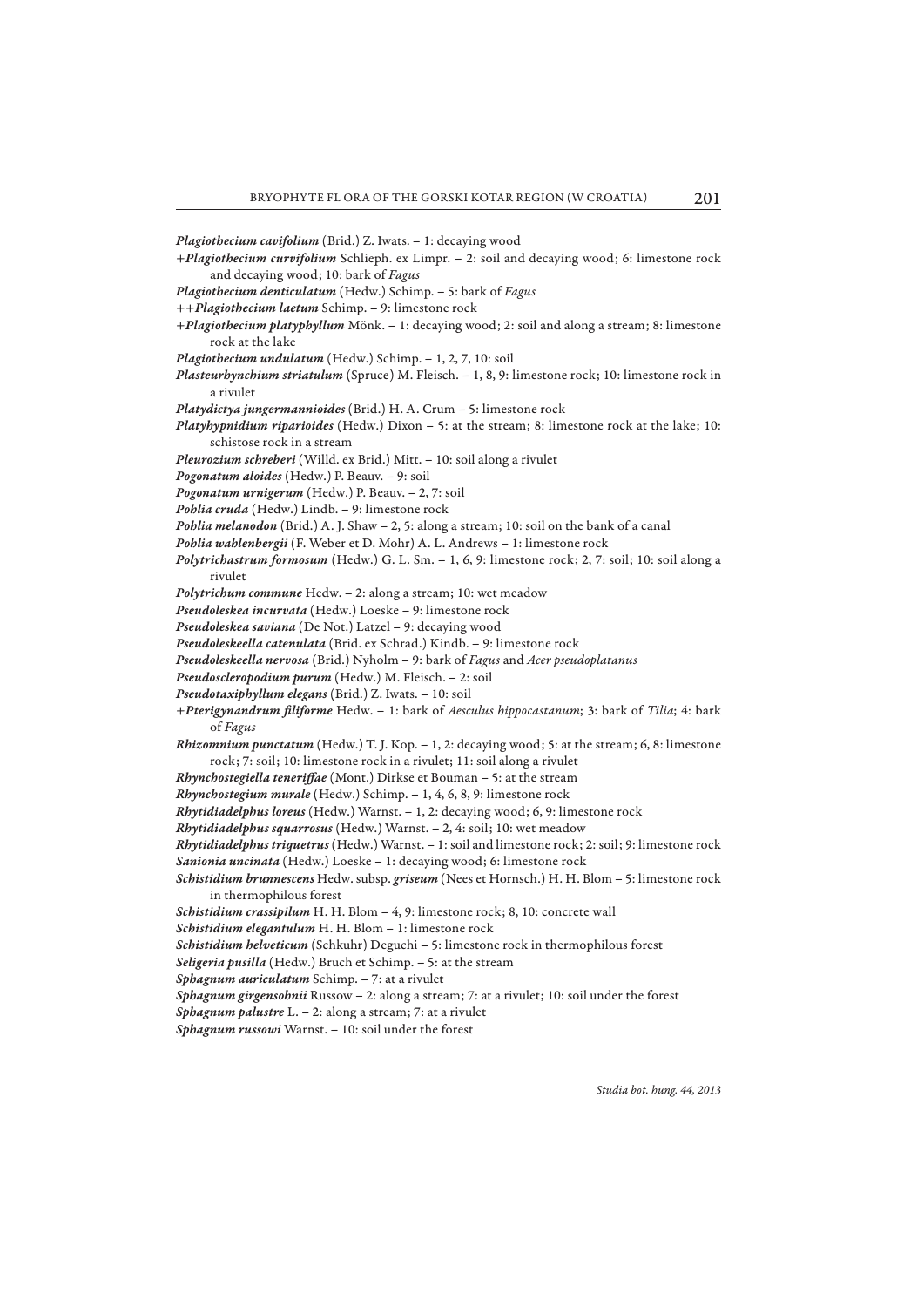*Sphagnum subsecundum* Nees – 11: wet meadow

*Syntrichia latifolia* (Bruch ex Hartm.) Huebener – 3: bark of *Tilia*

*Syntrichia ruralis* (Hedw.) F. Weber et D. Mohr – 9: bark of *Acer pseudoplatanus*

*Syntrichia virescens* (De Not.) Ochyra – 3: bark of *Tilia*

*Taxiphyllum wissgrillii* (Garov.) Wijk et Margad. – 1: limestone rock

*Tetraphis pellucida* Hedw. – 1, 2, 6, 7, 9: decaying wood

*Th amnobryum alopecurum* (Hedw.) Gangulee – 1: limestone rock; 5: at the stream; 8: limestone rock at the lake; 9: bark of *Acer pseudoplatanus*; 10: schistose rock in a stream

*Th uidium assimile* (Mitt.) A. Jaeger – 4: soil

*Th uidium tamariscinum* (Hedw.) Schimp. – 1: decaying wood; 2: soil and bark of *Abies*; 7: soil; 8, 9: limestone rock; 11: soil along a rivulet

*++Tomentypnum nitens* (Hedw.) Loeske – 10: wet meadow

*+Tortella bambergeri* (Schimp.) Broth. – 5: limestone rock in thermophilous forest

+ Tortella fragilis (Hook. et Wilson) Limpr. - 5: limestone rock in thermophilous forest

*Tortella tortuosa* (Hedw.) Limpr. – 1, 4, 5, 6, 8, 9: limestone rock

*Tortula muralis* Hedw. – 5: limestone rock in thermophilous forest

*Trichostomum crispulum* Bruch – 5: limestone rock and limestone rock in thermophilous forest

*Ulota bruchii* Hornsch. ex Brid. – 2: bark of *Abies*; 7, 10: bark of *Fagus*

*Ulota crispa* (Hedw.) Brid. – 4, 7, 10: bark of *Fagus*

*Weissia brachycarpa* (Nees et Hornsch.) Jur. – 5: limestone rock in thermophilous forest

*Weissia controversa* Hedw. – 8: soil among limestone rocks

*+Zygodon rupestris* Schimp. ex Lorentz – 10: bark of *Acer pseudoplatanus*

## SPECIES REPORTED FOR THE FIRST TIME IN CROATIA

New species for the Croatian bryophyte flora found in 2011 were published separately in PAPP et al. (2013). These are: *Calypogeia muelleriana*, *Conocephalum* salebrosum, Campylium protensum, Dicranodontium denudatum, Oxystegus tenu*irostris, Plagiothecium curvifolium*, *P. platyphyllum, Pte rigynandrum fi liforme, Tortella bambergeri, T. fr agilis, Zygodon rupestris*. *Mni um spinosum* is also reported in the above-mentioned paper, but it was found in Mt Velebit in 2011. In 2012 it was collected in the Gorski kotar Region, too.

Here we report five additional new species for the Croatian bryophyte flora found in 2012 in the Gorski kotar Region.

*Jungermannia obovata* is a boreal, montane liverwort (Düll 1983). In SE Europe it was known only from Bulgaria, Romania and Serbia according to SABOVLJEVIĆ and NATCHEVA (2006). Later on it was reported from Slovenia (Martinčič 2011). It was found at Čogrljevo jezero (Moravice village) among limestone rocks by the lake.

*Anoectangium aestivum* is a rare, subarctic, subalpine moss (DÜLL 1984) living on shaded limestone rocks. In SE Europe it was known only from Romania (Sabovljević *et al*. 2008). Recently it was also reported from Montenegro (Papp and ERZBERGER 2011). In the Gorski kotar Region it was collected at Samarske stijene from limestone rock.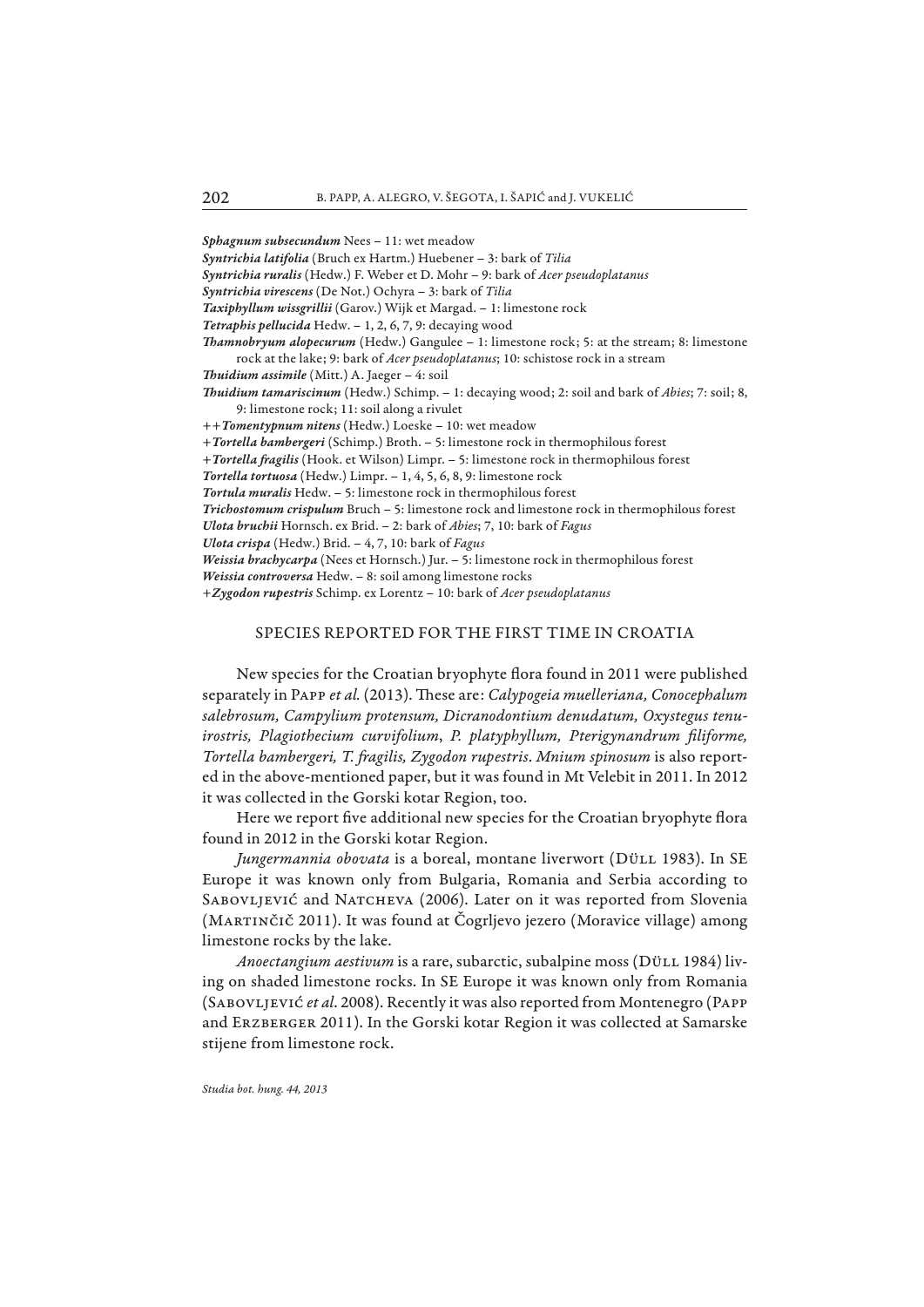*Philonotis seriata* is a boreal, montane species (DÜLL 1985) occurring in wetlands around sources and along rivulets, streams. It is known in almost all SE European countries (Sabovljević *et al*. 2008) except Croatia and the European part of Turkey. It was found in a basiphilous fen belonging to ass. *Carici-Blysmetum compressi* at Leska area near Crni lug village.

*Plagiothecium laetum* is a boreal species (DÜLL 1985) known from several SE European countries (Sabovljević *et al*. 2008) except Albania, Croatia, Former Yugoslav Republic of Macedonia and the European part of Turkey. It was found at Samarske stijene from limestone rock.

*Tomentypnum nitens* is a boreal species (DÜLL 1985) known from many SE European countries (Sabovljević *et al*. 2008) except Albania, Croatia, Greece, Former Yugoslav Republic of Macedonia and the European part of Turkey, but seems to be rare on the Balkans. It was collected in a basiphilous fen belonging to ass. *Carici-Blysmetum compressi* at Leska area near Crni lug village.

## CONSERVATION MERITS OF THE BRYOPHYTE FLORA OF GORSKI KOTAR REGION

Six species found in the Gorski kotar Region are included in the Red data book of European bryophytes. These are as follows.

Lophozia ascendens is a boreal, montane leafy hepatic (DÜLL 1983). It is categorised as rare (R) in the Red data book of European bryophytes (ECCB 1995). It lives on decaying wood in humid habitats. In SE Europe it was recorded only in Bulgaria, Croatia, Romania and Serbia (SABOVLJEVIĆ and NATCHEVA 2006). Later it was reported from Montenegro (Erzberger *et al*. 2008) and Slovenia (Martinčič 2011). In the Gorski kotar Region it was collected from decaying wood at Samarske stijene.

*Brachydontium trichodes* is a sub-Atlantic, montane species (DÜLL 1984) occurring on shaded acidic rocks. It is categorised as rare (R) in the Red data book of European bryophytes (ECCB 1995). It was recorded only in Bulgaria, Bosnia-Herzegovina, Romania and Slovenia (Sabovljević *et al*. 2008) and recently reported for the first time in Croatia based on a revised specimen collected in 1968 and deposited in the bryophyte herbarium of the Hungarian Natural History Museum (Papp and Sabovljević 2009). As hereby reported we collected it from a sandstone rock near Zalesina village.

*Buxbaumia viridis* is a boreal, montane species (Düll 1984) living on welldecayed wood in constantly humid forests, sheltered or shaded places, rarely on humus-rich acidic soil. The Red data book of European bryophytes rates it as vulnerable and it is listed in the Bern Convention and the European Union Habitats and Species Directive (ECCB 1995). It is known from all SE European countries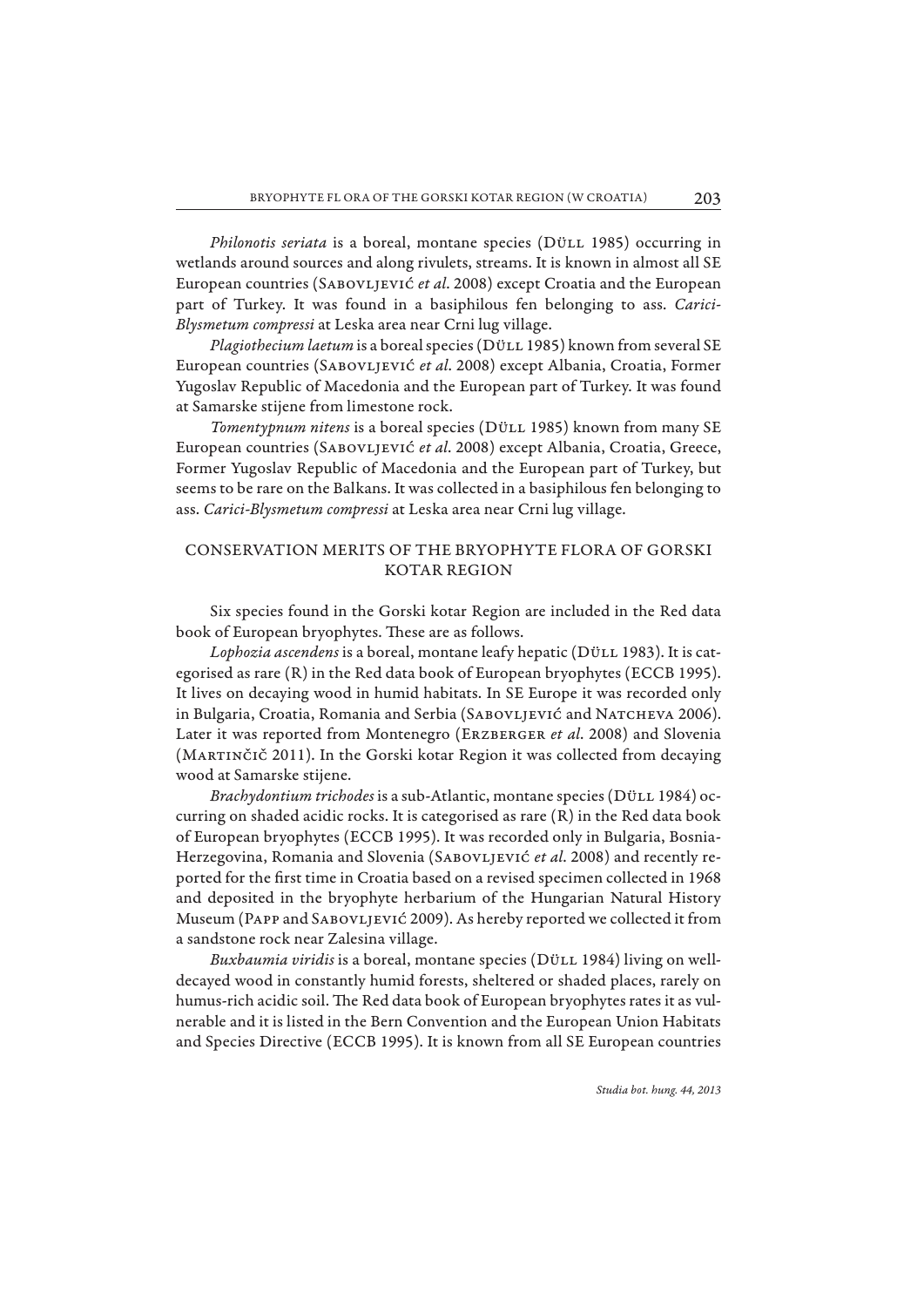except the European part of Turkey (SABOVLJEVIĆ *et al.* 2008). Apparently it is not rare in virgin forests, and also appears in managed old-growth forests in the Gorski kotar Region. A small population (few sporophytes on 4–5 trees) was found in the Golubinjak protected forest and quite a large population (sometimes 20–30 sporophytes on 50–100 trees) at Jasenak and around Zalesina village in managed forests.

Paraleucobryum sauteri is a sub-Atlantic, montane species (DÜLL 1984) living on shaded rocks and bases of trees. It is categorised as rare (R) in the Red data book of European bryophytes (ECCB 1995). It is known from almost all SE European countries except Albania, Former Yugoslav Republic of Macedonia, Romania and the European part of Turkey (SABOVLJEVIĆ *et al.* 2008). It was found on decaying wood at Samarske stijene. Generally, it has been known from the Gorski kotar Region; in the bryophyte collection of the Hungarian Natural History Museum there are two specimens in Degen's herbarium collected around Snježnik in 1904 and 1905.

*Pseudoleskea saviana* is a species of shaded volcanic rocks, but sometimes found on tree bark mainly at the bases of trunks. Listed in the regionally threatened (RT) category in the Red data book of European bryophytes (ECCB 1995), it is a continental-subalpine species found in the Alps and other areas towards east (Düll 1985) known from all SE European countries except the European part of Turkey (Sabovljević *et al*. 2008). It does not appear to be rare in SE Europe, evidenced by several collections in Albania, Bulgaria, Greece, Montenegro, Serbia, and the Former Yugoslav Republic of Macedonia (Papp *et al*. 2009*a*, 2010, 2011*a*, PAPP and ERZBERGER 2009, 2010, 2012). It was collected from decaying wood at Samarske stijene.

*Rhynchostegiella teneriffae* is an Atlantic, sub-Mediterranean, montane species (Düll 1985) occurring on wet rocks along streams. It is categorised as rare (R) in the Red data book of European bryophytes (ECCB 1995) known from almost all SE European countries except Albania, Bulgaria, Former Yugoslav Republic of Macedonia and the European part of Turkey (MARTINČIČ 2003, Sabovljević *et al*. 2008). Recently, it was also reported from Bulgaria (Papp *et al*. 2011*b*). In the Gorski kotar Region it was found on wet limestone rocks in Čabranka river.

An additional 34 taxa (9 liverworts and 25 mosses) are regarded as rare in SE Europe.

Several liverworts found in the Gorski kotar Region are rare in SE Europe exemplified by species of *Calypogeia*, which generally seem to be rare on the Balkans.

Calypogeia fissa, a sub-Atlantic-Mediterranean species (DÜLL 1983), is endangered (EN) in Serbia (SABOVLJEVIĆ et al. 2004) and in Bulgaria (NATCHEVA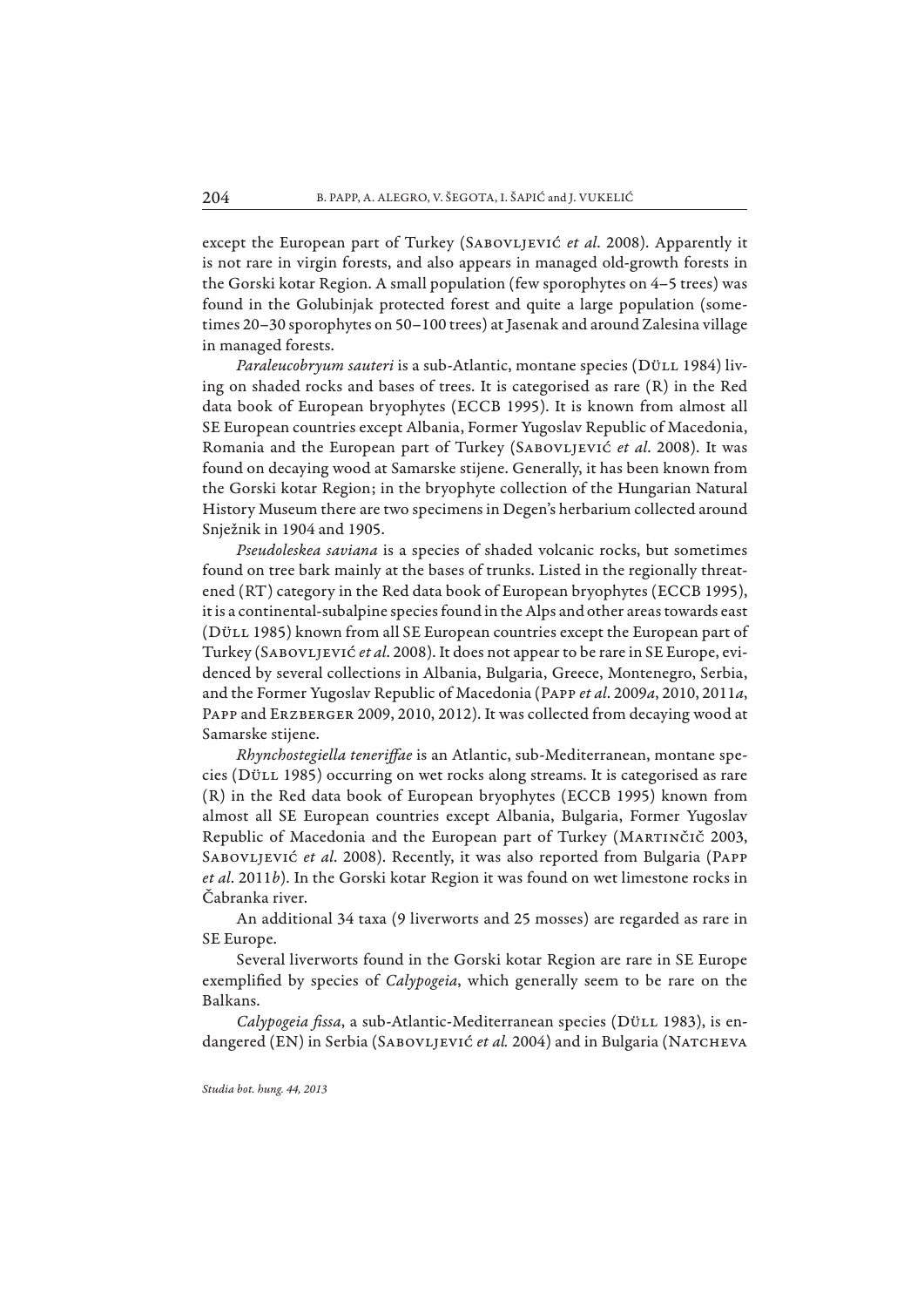*et al*. 2006) according to their national red lists. It is already known from all SE European countries as it has recently been reported from the Former Yugoslav Republic of Macedonia (Sabovljević and Natcheva 2006, Ros *et al*. 2007, PAPP and ERZBERGER 2012).

*Calypogeia muelleriana* is a subboreal, montane species (Düll 1983). It is categorised as critically endangered (CR) in Serbia. According to SABOVLJEVIĆ and Natcheva (2006) and Ros *et al*. (2007) in SE Europe it was known only from Bulgaria, Romania, Serbia, Slovenia and the European part of Turkey. It was recently reported from Albania (MARKA and SABOVLJEVIĆ 2011), the Former Yugoslav Republic of Macedonia (Papp and Erzberger 2012) and from our current collection as new for the Croatian bryophyte flora (PAPP *et al.* 2013). In the Gorski kotar Region it is a common species on decaying wood.

Numerous sub-Atlantic, montane liverworts (DÜLL 1983), among them another *Calypogeia* species, are also rare on the Balkans; these are *Calypogeia suecica, Cephalozia catenulata, Harpanthus scutatus, Mylia taylori, Odontoschisma denudatum* usually living on decaying wood in humid forests. According to Ros *et al*. (2007) most of these taxa have only very old records from Croatia.

*Calypogeia suecica* is known from almost all SE European countries except Albania, Greece, and the Former Yugoslav Republic of Macedonia and Montenegro (Sabovljević and Natcheva 2006, Ros *et al*. 2007). Later it was also reported from Montenegro (Erzberger *et al*. 2008); it is endangered (EN) in Serbia (Sabovljević *et al*. 2004) and vulnerable (VU) in Bulgaria (Natcheva *et al*. 2006). We found that it is a common species in the Gorski kotar Region.

*Cephalozia catenulata* is known from almost all SE European countries except Albania, and the Former Yugoslav Republic of Macedonia and Montenegro (Sabovljević and Natcheva 2006, Ros *et al.* 2007), but it has recently been reported also from Montenegro (Papp and Erzberger 2010)*.* It is vulnerable (VU) in Serbia (Sabovljević *et al.* 2004), and endangered (EN) in Bulgaria (NATCHEVA et al. 2006); it is frequent in the Gorski kotar Region.

*Harpanthus scutatus* is known only from Bulgaria, Bosnia-Herzegovina, Croatia, Romania, Slovenia and the European part of Turkey (SABOVLJEVIĆ and NATCHEVA 2006, Ros et al. 2007). According to the red list of Bulgaria (NATCHEVA *et al.* 2006) it is in the data deficient (DD) category.

*Mylia taylori* is reported only from Croatia, Romania, Serbia, Slovenia and the European part of Turkey (SABOVLJEVIĆ and NATCHEVA 2006, Ros *et al.* 2007).

*Odontoschisma denudatum* is known only from Croatia, Romania and Slovenia (SABOVLJEVIĆ and NATCHEVA 2006). In Romania it is in the critically endangered (CR) category according to the red list of the country (STEFĂNUT and Goia 2012). It is frequent in the Gorski kotar Region.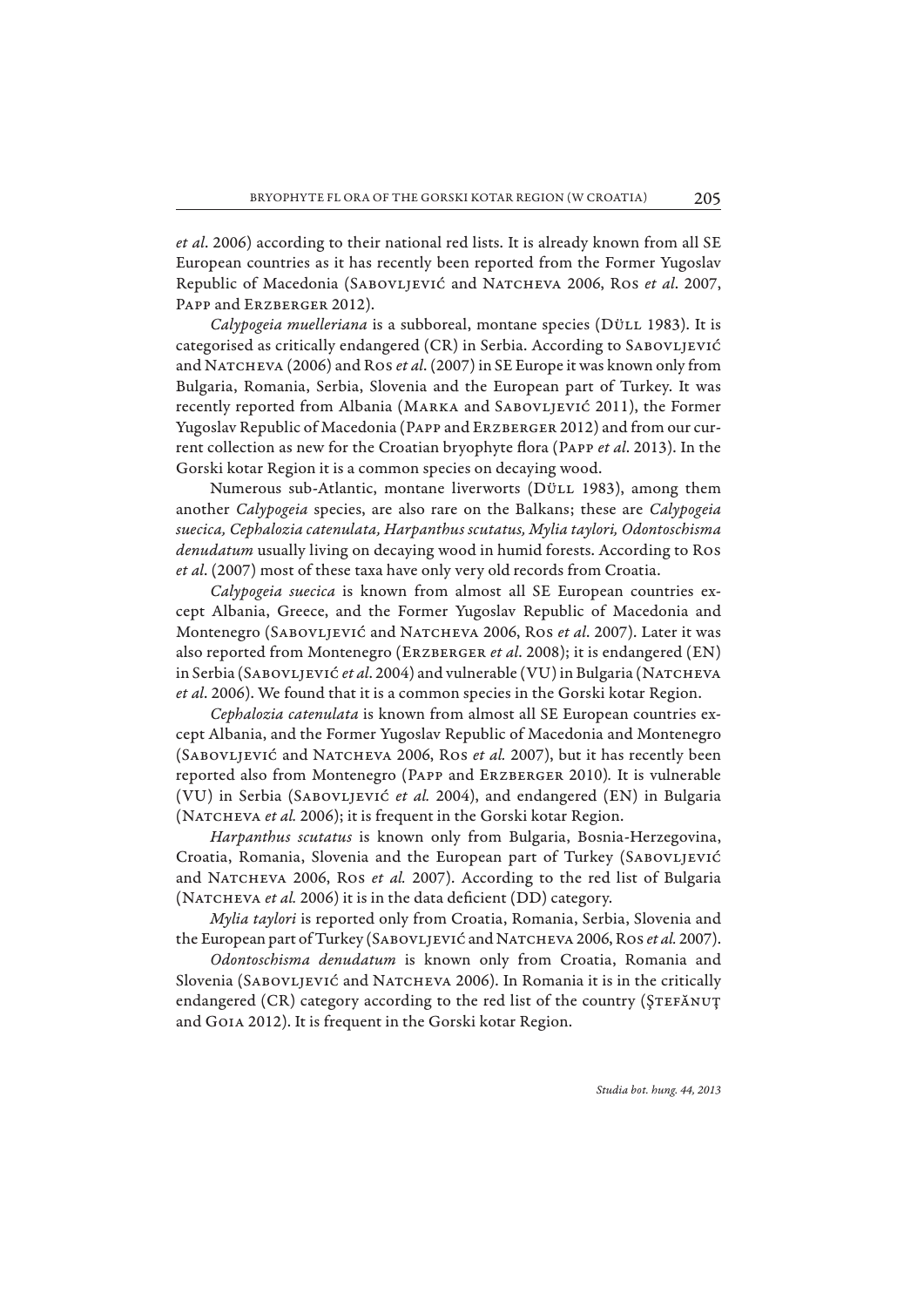Some liverwort species of the temperate zones of Europe (Düll 1983) are also rare in the Balkans. They are as follows.

*Riccardia multifida* is known from almost all SE European countries except the Former Yugoslav Republic of Macedonia and Montenegro (SABOVLJEVIĆ and NATCHEVA 2006, Ros et al. 2007); subsequently, it was also reported from Montenegro (ERZBERGER and PAPP 2007). It thrives in wet places around springs and along rivulets. This liverwort is vulnerable (VU) in Bulgaria (NATCHEVA *et al.* 2006) and only a few recently discovered populations are known on the Balkans, e.g. in Serbia the Tara National Park (PAPP and SABOVLJEVIĆ 2002), the Golija-Studenica Biosphere Reserve (Papp and Erzberger 2005) and the surroundings of Vlasina lake (Papp *et al.* 2012).

*Tritomaria exsecta* is another liverwort occurring on decaying wood. It is known in SE Europe only from Bulgaria, Bosnia-Herzegovina, Croatia, Romania, Slovenia and the European part of Turkey (SABOVLJEVIĆ and NATCHEVA 2006, Ros et al. 2007). It is vulnerable (VU) in Bulgaria (NATCHEVA et al. 2006). According to Ros *et al*. (2007) it had only some very old records from Croatia.

Some moss species of wet meadows are also considered rare in SE Europe, these include *Calliergon giganteum, Tomentypnum nitens*, and species of *Sphagnum*.

*Calliergon giganteum* is a vulnerable (VU) species in Serbia and Montenegro (SABOVLJEVIĆ et al. 2004) and endangered (EN) in Bulgaria (NATCHEVA et al. 2006). There is only one earlier record (from 1909) of the species from Croatia (Mt Velebit) in the Degen's herbarium deposited in the Hungarian Natural History Museum. In Montenegro, only one existing population is known at Barno jezero in the Durmitor Mts (Papp and Erzberger 2010).

*Tomentypnum nitens* is an endangered (EN) species in Serbia (Sabovljević *et al.* 2004) and in Bulgaria (NATCHEVA *et al.* 2006). It has only one recently known population in Serbia at Vlasina lake (Papp *et al.* 2012). In Montenegro also only one existing population is known, in the same place as *C. giganteum*, at Barno jezero in the Durmitor Mts (Papp and Erzberger 2010). It is reported here as a species new for the Croatian bryophyte flora.

*Sphagnum* species are usually endangered in SE Europe due to the rarity, small extent and vulnerability of *Sphagnum* bogs and wetlands. All *Sphagnum* species are vulnerabe (VU) in Serbia (SABOVLJEVIĆ et al. 2004). Concerning the species found by us in Gorski kotar Region, *Sphagnum auriculatum* is vulnerable (VU), while *S. subsecundum* is near threatened (NT) in Romania (Ştefănuţ and Goia 2012).

Several Atlantic, sub-Atlantic species (DÜLL 1984, 1985) occurring in the Gorski kotar Region become rare at locations approaching their eastern range of distribution, as in other parts of the Balkans. Such species include *Barbula crocea, Entodon concinnus*, *Hookeria lucens, Isothecium myosuroides, Neckera pumila,*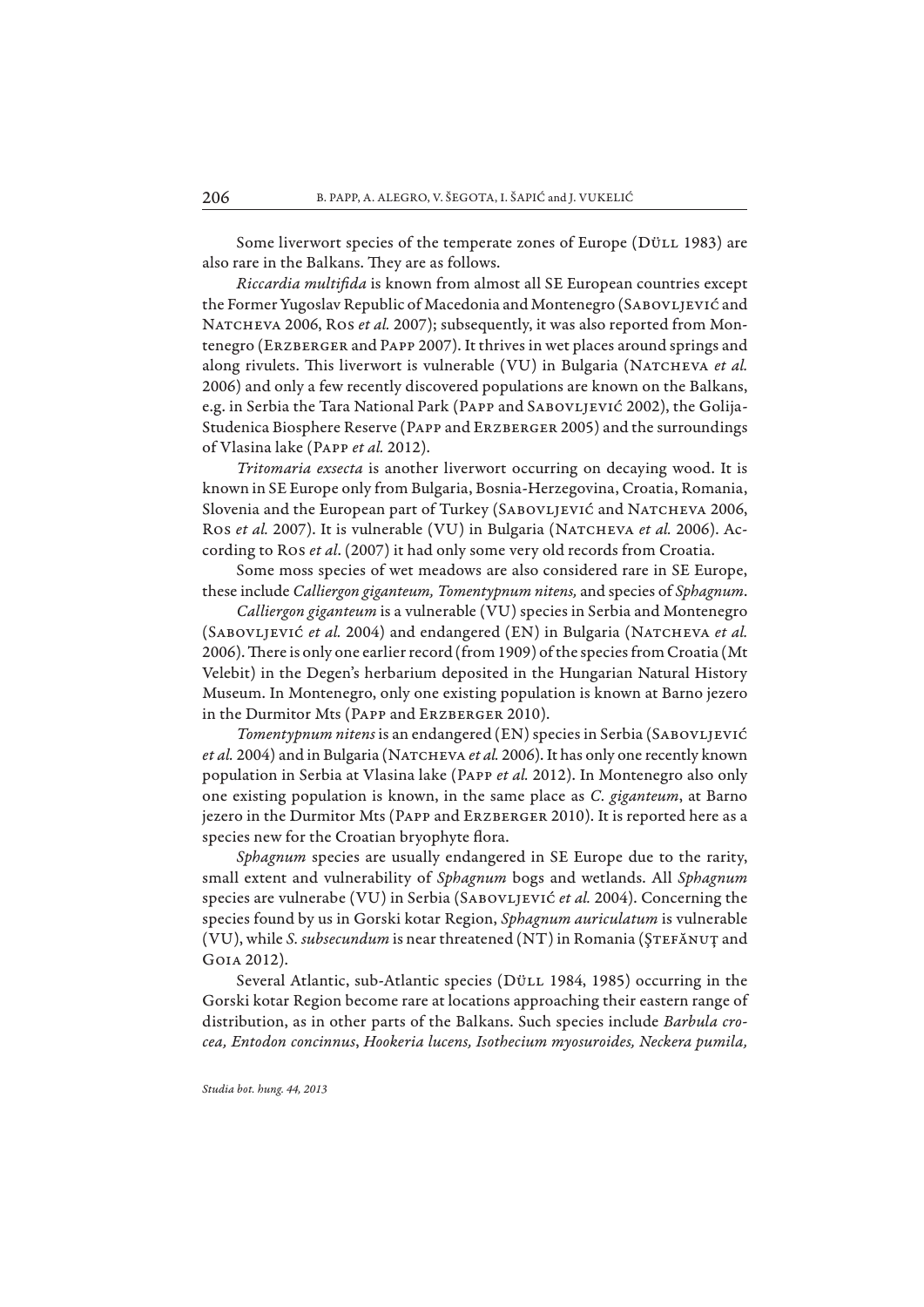Plagiothecium platyphyllum, P. undulatum, Platydictya jungermannioides, Thuidi*um tamariscinum, Ulota bruchi,* and *Zygodon rupestris*.

*Barbula crocea* is vulnerable (VU) in Bulgaria (NATCHEVA *et al.* 2006), near threatened (NT) in Romania (ŞTEFĂNUȚ and GOIA 2012), and data deficient (DD) in Serbia (Sabovljević *et al.* 2004).

*Entodon concinnus* is vulnerable (VU) in Bulgaria (NATCHEVA et al. 2006), and near threatened (NT) in Romania (STEFĂNUȚ and GOIA 2012).

*Hookeria lucens* is known in SE Europe only from Bosnia-Herzegovina, Croatia, Romania, Serbia and Slovenia (Sabovljević *et al.* 2008). It was recently reported from Serbia (Papp and Erzberger 2005) and until now this is its only known locality in the country. It is vulnerable (VU) in Romania (STEFĂNUȚ and Goia 2012). It can be regarded as common in the Gorski kotar Region on wet soils around springs and rivulets.

*Isothecium myosuroides* is included in CR category for Bulgaria (NATCHEVA *et al.* 2006). It has been recently reported as new species in the bryophyte flora of Albania (Papp *et al.* 2010) only from a single locality in the country. It is a rather common species in the Gorski kotar Region mainly on tree barks.

*Neckera pumila* is endangered (EN) in Bulgaria (NATCHEVA *et al.* 2006), vulnerable (VU) in Romania (ŞTEFĂNUȚ and GOIA 2012), and data deficient (DD) in Serbia and Montenegro (Sabovljević *et al.* 2004).

*Plagiothecium platyphyllum* is already known from almost all SE European countries except Albania and Bosnia-Herzegovina as it has recently been recorded in Greece (Sabovljević *et al.* 2008, Papp *et al.* 2011*a*). From a recent collection it is reported as new for the Croatian bryophyte flora (PAPP et al. 2013). It is vulnerable (VU) in Bulgaria (Natcheva *et al.* 2006) and near threatened (NT) in Romania (ŞTEFĂNUȚ and GOIA 2012).

*Plagiothecium undulatum* was reported only from Bulgaria, Bosnia-Herzegovina, Croatia, Romania, Serbia and Slovenia in SE Europe (Sabovljević *et al.* 2008). It is vulnerable (VU) in Bulgaria (NATCHEVA et al. 2006). It is common in the Gorski kotar Region on wet soils.

*Platydictya jungermannioides* is vulnerable (VU) in Bulgaria (NATCHEVA et al. 2006), and near threatened (NT) in Romania (ŞTEFĂNUȚ and GOIA 2012).

*Thuidium tamariscinum* is vulnerable (VU) in Bulgaria (NATCHEVA et al. 2006). It is a common and even abundant species in the Gorski kotar Region on soils, decaying wood and shaded rocks.

*Ulota bruchi* was reported in SE Europe only from Bosnia-Herzegovina, Croatia, Romania, Serbia and Slovenia (Sabovljević *et al.* 2008). It has recently been recorded in Bulgaria (Papp *et al.* 2011*b*) and Montenegro (Erzberger *et al.* 2008). It is vulnerable (VU) in Serbia (Sabovljević *et al.* 2004) and data deficient (DD) in Romania (ŞTEFĂNUȚ and GOIA 2012).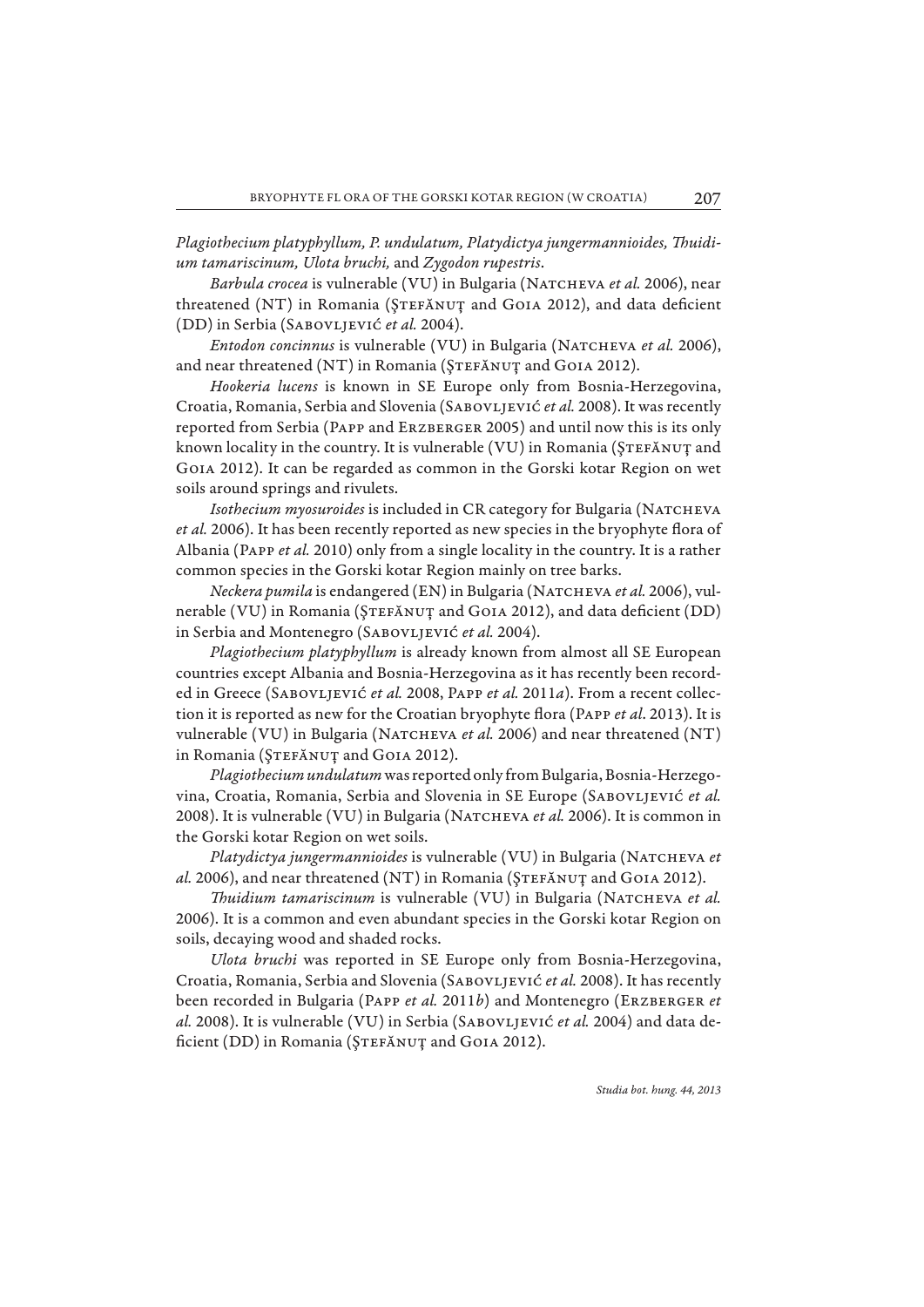*Zygodon rupestris* has been reported in SE Europe only from Greece, Montenegro, Romania, Serbia, Slovenia and the European part of Turkey (SABOVLJEvić et al. 2008). It has recently been recorded in Bulgaria (NATCHEVA 2008), the Former Yugoslav Republic of Macedonia (PAPP and ERZBERGER 2012) and from this collection as new for the Croatian bryophyte flora (PAPP et al. 2013). It is in data deficient (DD) category in Romania (ȘTEFĂNUȚ and GOIA 2012).

Some boreal, montane or subalpine, subarctic species (DÜLL 1984, 1985) found in Gorski kotar are rare in SE Europe, e.g. *Anoectangium aestivum, Dicranodontium denudatum, Isopterygiopsis pulchella, Orthothecium rufescens, Plagio* $b$ ryum zierii, and *Tortella fragilis.* 

*Anoectangium aestivum* is a very rare moss in SE Europe living in limestone rock crevices. It is known only from Romania (SABOVLJEVIĆ et al. 2008). It is reported here as a species new for the Croatian bryoflora. From Montenegro, it has also been recently reported (PAPP and ERZBERGER 2011) and until now this is the only known locality of the species in the country. It is near threatened (NT) in Romania (ȘTEFĂNUȚ and GOIA 2012). In the Gorski kotar Region only a small patch of the species was found at Samarske stijene.

*Dicranodontium denudatum* is vulnerable (VU) in Bulgaria (NATCHEVA et *al.* 2006). It has recently been reported from our current collection as new for the Croatian bryophyte flora (PAPP et al. 2013). This species is frequent and even abundant on decaying wood in Gorski kotar Region.

*Isopterygiopsis pulchella* is vulnerable (VU) in Bulgaria (NATCHEVA *et al.* 2006) and recorded in the lower risk (LR) category in Serbia and Montenegro (Sabovljević *et al.* 2004).

*Orthothecium rufescens* is vulnerable (VU) in Bulgaria (NATCHEVA et al. 2006). The recently known populations in Serbia and Montenegro are usually small (Papp and Erzberger 2007, 2009, 2010, Papp *et al.* 2008).

*Plagiobryum zierii* is already known from almost all SE European countries except Greece and the European part of Turkey as it has recently been recorded in Albania (Sabovljević *et al.* 2008, Papp *et al.* 2009*b*). It is vulnerable (VU) in Bulgaria (NATCHEVA *et al.* 2006) and is in the lower risk (LR) category in Serbia and Montenegro (SABOVLJEVIĆ et al. 2004). The recently known populations in Serbia and Montenegro are usually small (Papp and Erzberger 2007, 2010, Papp *et al.* 2004, 2008).

*Tortella fr agilis* is known in SE Europe only from Bulgaria, Bosnia-Herzegovina, Montenegro, Romania, Serbia and Slovenia according to Sabovljević *et al.* (2008). It has recently been reported from our current collection as new for the Croatian bryophyte flora (PAPP *et al.* 2013). It is vulnerable (VU) in Bulgaria (Natcheva *et al.* 2006).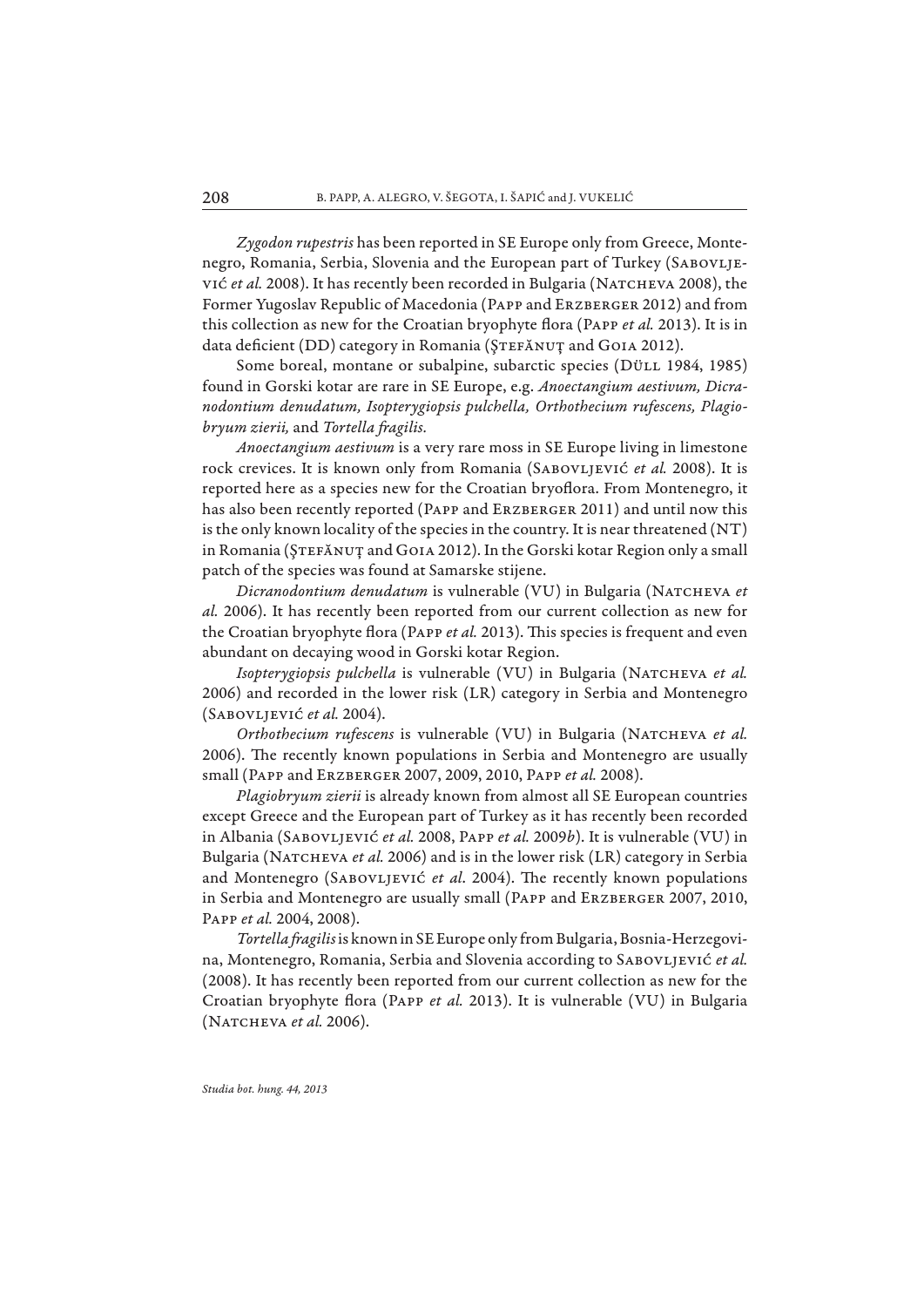Additionally, *Syntrichia latifolia,* an epiphyte species of temperate zones of Europe (Düll 1984) seems to be also rare on the Balkans. It is critically endangered in Bulgaria (NATCHEVA et al. 2006) and vulnerable (VU) in Romania (STEFĂNUȚ and GOIA 2012).

### CONCLUSIONS

Gorski kotar Region maintains a very high level of bryophyte diversity thanks to its rich geological diversity (limestones, dolomites, siliceous rocks), favourable climatic conditions (montane climate regimes with locally high yearly precipitation) and habitat diversity (wetland remnants, extended old-growth forests, an abundance of rocky outcrops). Based on our collections the bryophyte flora seems to be very rich in species that are usually rare on the Balkans. Several Atlantic, sub-Atlantic elements reach the margin of their eastern distribution here, and become very rare towards east on other parts of SE Europe. Additionally, numerous rare boreal, alpine bryophyte species also occur in this mountainous area, which – thanks to its continuity towards the alpine system westward – represents a bridge between the Alpine and Dinaric phytogeographical regions. Occurrence of these species is possible because of suitable environmental conditions, first of all by humid climate and prevalence of limestone bedrocks. The numerous populations of European redlisted species that turned up in our recent collections also highlight the importance of this area from the aspect of bryophyte conservation.

*Acknowledgement* – We are grateful for the hospitality provided by the Educational and experimental forest site "Zalesina" of Faculty of Forestry, University of Zagreb.

\*

### REFERENCES

- Alegro, A., Šegota, V. and Sabovljević, M. (2012): New national and regional bryophyte records 32: Ditrichum gracile (Mitt.) Kunze. – *J. Bryol.* **34**: 236.
- DEGEN, Á. (1938): *Flora Velebitica. Vol. 3.* Verlag der Ungarische Akademie der Wissenschaften. Budapest, 598 pp.
- Düll, R. (1983): Distribution of the European and Macaronesian liverworts (Hepaticophytina). – *Bryol. Beiträge* **2**: 1–115.
- Düll, R. (1984): Distribution of the European and Macaronesian mosses (Bryophytina) I. *Bryol. Beiträge* **4**: 1–109.
- Düll, R. (1985): Distribution of the European and Macaronesian mosses (Bryophytina) II. –*Bryol. Beiträge* **5**: 110–232.
- DÜLL, R., GANEVA, A., MARTINČIČ, A. and PAVLETIĆ, Z. (1999): Contributions to the bryoflora of former Yugoslavia and Bulgaria. – *Bryol. Beiträge* **11**: 1–99.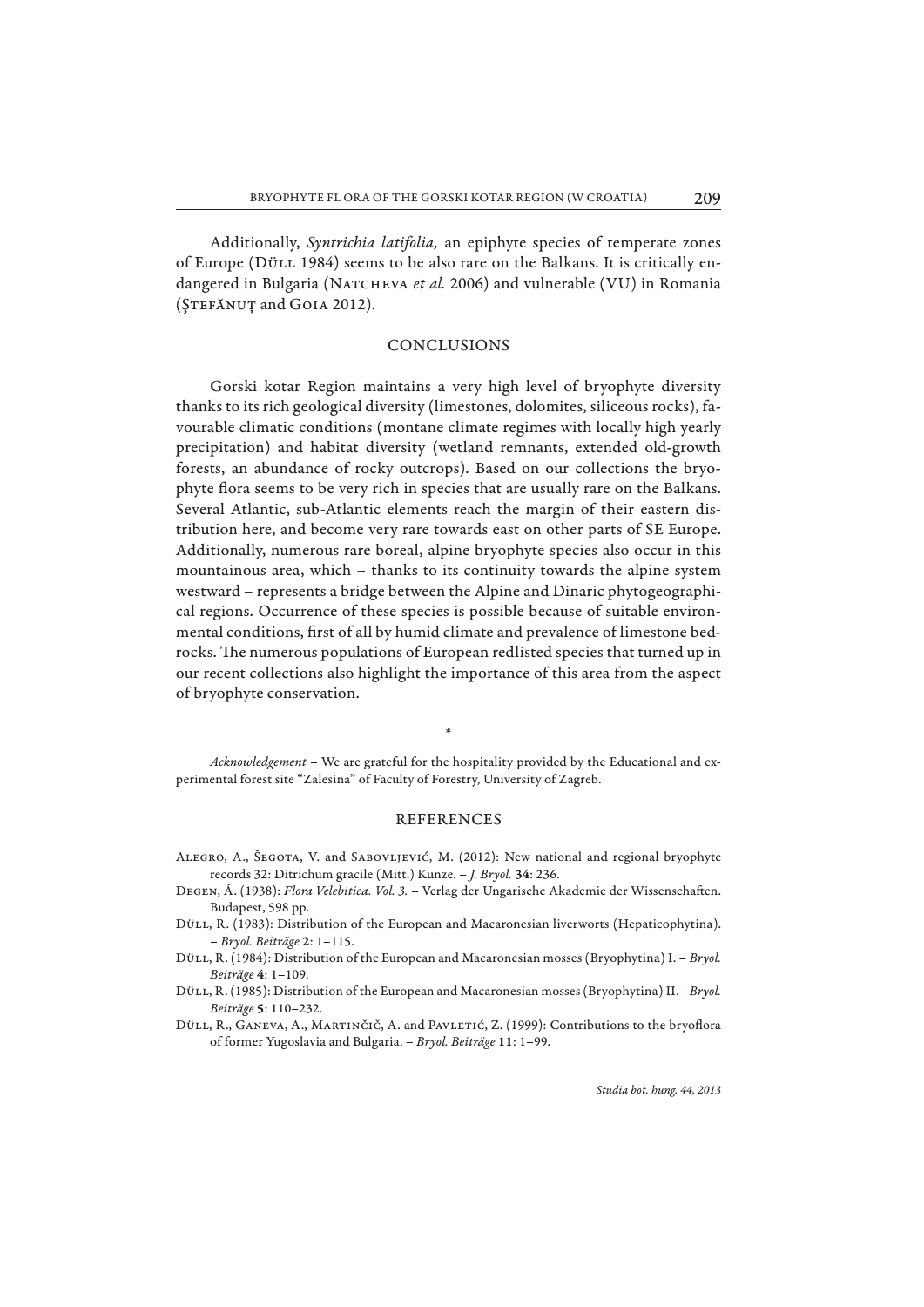- ECCB (1995): *Red data book of European bryophytes.* European Committee for Conservation of Bryophytes. Trondheim, 291 pp.
- ERZBERGER, P. and PAPP, B. (2007): New and notheworthy bryophyte records from Montenegro and Serbia. – *Willdenowia* **37**: 339–351.
- Erzberger, P., Papp, B. and Dragićević, S. (2008): Notes on some newly recorded bryophytes from Montenegro. – *J. Bryol.* **30**: 167–170.
- GROLLE, R. and LONG, D. G. (2000): An annotated check-list of the Hepaticae and Anthocerotae of Europe and Macaronesia. – *J. Bryol.* **22**: 103–140.
- Hill, M. O., Bell, N., Bruggeman-Nannenga, M. A., Brugués, M., Cano, M. J., Enroth, J., Flatberg, K. I., Frahm, J.-P., Gallego, M. T., Garilleti, R., Guerra, J., Hedenäs, L., Holyoak, D. T., Hyvönen, J., Ignatov, M. S., Lara, F., Mazimpaka, V., Muñoz, J. and SÖDERSTRÖM, L. (2006): An annotated checklist of the mosses of Europe and Macaronesia. Bryological Monograph. – *J. Bryol.* **28**(3): 198–267.
- Marka, J. and Sabovljević, M. (2011): New bryophyte records from Albania. *J. Bryol.* **33**: 74–76.
- Martinčič, A. (2003): Seznam listnatih mahov (Bryopsida) Slovenije. [Checklist of mosses (Bryop sida) of Slovenia]. – *Hacquetia* **2**(1): 91–166.
- Martinčič, A. (2011): Seznam jetrenjakov (Marchantiophyta) i rogovnjakov (Anthocerato phyta) Slovenije. (Annotated checklist of Slovenian liverworts (Marchantiophyta) and hornworts (Anthoceratophyta)). – *Scopolia* **72**: 1–38.
- Modrić Surina, Ž., Randić, M. and Alegro, A. (2012): New national and regional bryophyte records 31: Calypogeia sphagnicola (Arnell & J. Pers.) Warnst. & Loeske. – *J. Bryol.* **34**: 125.
- NATCHEVA, R. (2008): Records 9–20. In: NATCHEVA, R. (ed.): New bryophyte records in the Balkans: 5. – *Phytol. Balcanica* **14**(3): 426–428.
- NATCHEVA, R., GANEVA, A. and SPIRIDONOS, G. 2006: Red list of the bryophytes in Bulgaria. -*Phytol. Balcanica* **12**(1): 55–62.
- PAPP, B. and ERZBERGER, P. (2005): The bryophyte flora of Golija-Studenica Biosphere Reserve and some adjacent sites (SW Serbia, Serbia-Montenegro). – *Studia bot. hung.* **36**: 101–116.
- PAPP, B. and ERZBERGER, P. (2007): Contributions to the bryophyte flora of Western Stara Planina Mts (E Serbia). – *Studia bot. hung.* **38**: 95–123.
- PAPP, B. and ERZBERGER, P. (2009): Contributions to the bryophyte flora of southeastern Serbia: Suva Planina Mts and its surroundings. – *Studia bot. hung.* **40**: 125–142.
- PAPP, B. and ERZBERGER, P. (2010): Contribution to the bryophyte flora of Durmitor National Park, Montenegro. – *Nova Hedwigia* **138**: 145–161.
- PAPP, B. and ERZBERGER, P. (2011): Additions to the bryophyte flora of the Tara river canyon and Durmitor area, Montenegro. – *Studia bot. hung.* **42**: 31–39.
- PAPP, B. and ERZBERGER, P. (2012): Contribution to the bryophyte flora of the Former Yugoslav Republic of Macedonia (FYROM). – *Polish Bot. Journal* **57**(1): 205–221.
- PAPP, B. and SABOVLJEVIĆ, M. (2002): The bryophyte flora of Tara National Park (W Serbia, Yugosla via). – *Studia bot. hung.* **33**: 25–39.
- Papp, B. and Sabovljević, M. (2009): Notes on some new and interesting bryophyte records from Croatia. – *J. Bryol.* **31**: 272–275.
- PAPP, B., ERZBERGER, P. and DRAGIĆEVIĆ, S. (2008): Contributions to the bryophyte flora of the Orjen Mts, Montenegro. – *Studia bot. hung.* **39**: 101–112.
- PAPP, B., ERZBERGER, P. and MARKA, J. (2010): Contributions to the bryophyte flora of Eastern Albania (Korça and Kolonja districts). – *Studia bot. hung.* **41**: 61–88.
- PAPP, B., ERZBERGER, P. and SABOVLJEVIĆ, M. (2004): Contributions to the bryophyte flora of Kopaonik Mts (Serbia, Serbia-Montenegro). – *Studia bot. hung.* **35**: 67–79.